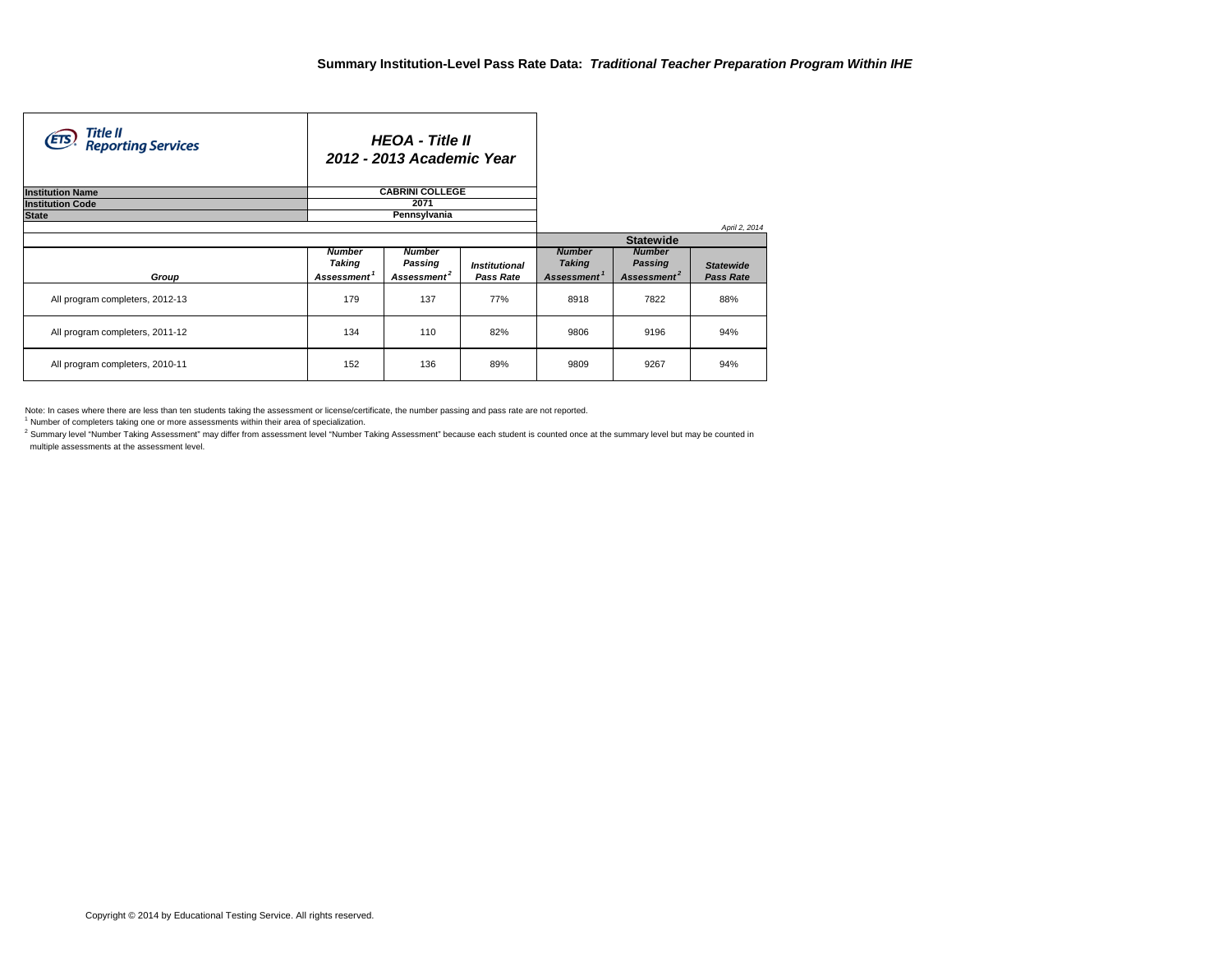| Title II<br>Reporting Services<br><b>ETS</b> | <b>HEOA - Title II</b><br>2012 - 2013 Academic Year                          |                                                     |                                               |                                   |                                                        |                                             |                                                     |                                               |                                      |                                                    |
|----------------------------------------------|------------------------------------------------------------------------------|-----------------------------------------------------|-----------------------------------------------|-----------------------------------|--------------------------------------------------------|---------------------------------------------|-----------------------------------------------------|-----------------------------------------------|--------------------------------------|----------------------------------------------------|
| <b>Institution Name</b>                      | <b>CABRINI COLLEGE</b>                                                       |                                                     |                                               |                                   |                                                        |                                             |                                                     |                                               |                                      |                                                    |
| <b>Institution Code</b><br><b>State</b>      | 2071<br>Pennsylvania                                                         |                                                     |                                               |                                   |                                                        |                                             |                                                     |                                               |                                      | April 2, 2014                                      |
|                                              |                                                                              |                                                     |                                               |                                   |                                                        |                                             |                                                     | <b>Statewide</b>                              |                                      |                                                    |
|                                              |                                                                              |                                                     |                                               |                                   |                                                        |                                             |                                                     |                                               |                                      |                                                    |
| Assessment Information <sup>1</sup>          | Group                                                                        | <b>Number</b><br><b>Taking</b><br><b>Assessment</b> | <b>Number</b><br>Passing<br><b>Assessment</b> | <b>Institutional</b><br>Pass Rate | <b>Institutional</b><br>Average<br><b>Scaled Score</b> | <b>Assessment</b><br>Cut Score <sup>2</sup> | <b>Number</b><br><b>Taking</b><br><b>Assessment</b> | <b>Number</b><br>Passing<br><b>Assessment</b> | <b>Statewide</b><br><b>Pass Rate</b> | <b>Statewide</b><br>Average<br><b>Scaled Score</b> |
| AGRICULTURE (PA) (0780)                      | All enrolled students who have completed all<br>nonclinical courses, 2012-13 |                                                     |                                               |                                   |                                                        |                                             |                                                     |                                               |                                      |                                                    |
| Test Company: ETS                            | Other enrolled students, 2012-13                                             |                                                     |                                               |                                   |                                                        |                                             |                                                     |                                               |                                      |                                                    |
| Score Range: 250-990                         | All program completers, 2012-13                                              |                                                     |                                               |                                   |                                                        |                                             | 15                                                  | 15                                            | 100%                                 | 691                                                |
|                                              | All program completers, 2011-12                                              |                                                     |                                               |                                   |                                                        |                                             | 13                                                  | 13                                            | 100%                                 | 674                                                |
|                                              | All program completers, 2010-11                                              |                                                     |                                               |                                   |                                                        |                                             | 10                                                  | 10                                            | 100%                                 | 698                                                |
| ART CONTENT KNOWLEDGE II (0134)              | All enrolled students who have completed all<br>nonclinical courses, 2012-13 |                                                     |                                               |                                   |                                                        |                                             | 70                                                  | 67                                            | 96%                                  | 169                                                |
| <b>Test Company: ETS</b>                     | Other enrolled students, 2012-13                                             |                                                     |                                               |                                   |                                                        |                                             | 63                                                  | 43                                            | 68%                                  | 164                                                |
| Score Range: 100-200                         | All program completers, 2012-13                                              |                                                     |                                               |                                   |                                                        |                                             | 257                                                 | 235                                           | 91%                                  | 168                                                |
|                                              | All program completers, 2011-12                                              |                                                     |                                               |                                   |                                                        |                                             | 170                                                 | 160                                           | 94%                                  | 167                                                |
|                                              | All program completers, 2010-11                                              |                                                     |                                               |                                   |                                                        |                                             | 10                                                  | 8                                             | 80%                                  | 158                                                |
| ART CONTENT KNOWLEDGE (0133)                 | All enrolled students who have completed all<br>nonclinical courses, 2012-13 |                                                     |                                               |                                   |                                                        |                                             | 5                                                   |                                               |                                      |                                                    |
| Test Company: ETS                            | Other enrolled students, 2012-13                                             |                                                     |                                               |                                   |                                                        |                                             | 18                                                  | 16                                            | 89%                                  | 174                                                |
| Score Range: 100-200                         | All program completers, 2012-13                                              |                                                     |                                               |                                   |                                                        |                                             | 13                                                  | 13                                            | 100%                                 | 173                                                |
|                                              | All program completers, 2011-12                                              |                                                     |                                               |                                   |                                                        |                                             | 132                                                 | 127                                           | 96%                                  | 174                                                |
|                                              | All program completers, 2010-11                                              |                                                     |                                               |                                   |                                                        |                                             | 372                                                 | 363                                           | 98%                                  | 173                                                |
| BIOLOGY CONTENT KNOWLEDGE (0235)             | All enrolled students who have completed all<br>nonclinical courses, 2012-13 | $\overline{4}$                                      |                                               |                                   |                                                        | 147                                         | 30                                                  | 27                                            | 90%                                  | 161                                                |
| Test Company: ETS                            | Other enrolled students, 2012-13                                             | $\overline{1}$                                      |                                               |                                   |                                                        | 147                                         | 72                                                  | 67                                            | 93%                                  | 165                                                |
| Score Range: 100-200                         | All program completers, 2012-13                                              | $\mathbf{3}$                                        |                                               |                                   |                                                        | 147                                         | 181                                                 | 174                                           | 96%                                  | 168                                                |
|                                              | All program completers, 2011-12                                              |                                                     |                                               |                                   |                                                        |                                             | 193                                                 | 190                                           | 98%                                  | 168                                                |
|                                              | All program completers, 2010-11                                              | $\overline{7}$                                      |                                               |                                   |                                                        | 147                                         | 215                                                 | 211                                           | 98%                                  | 168                                                |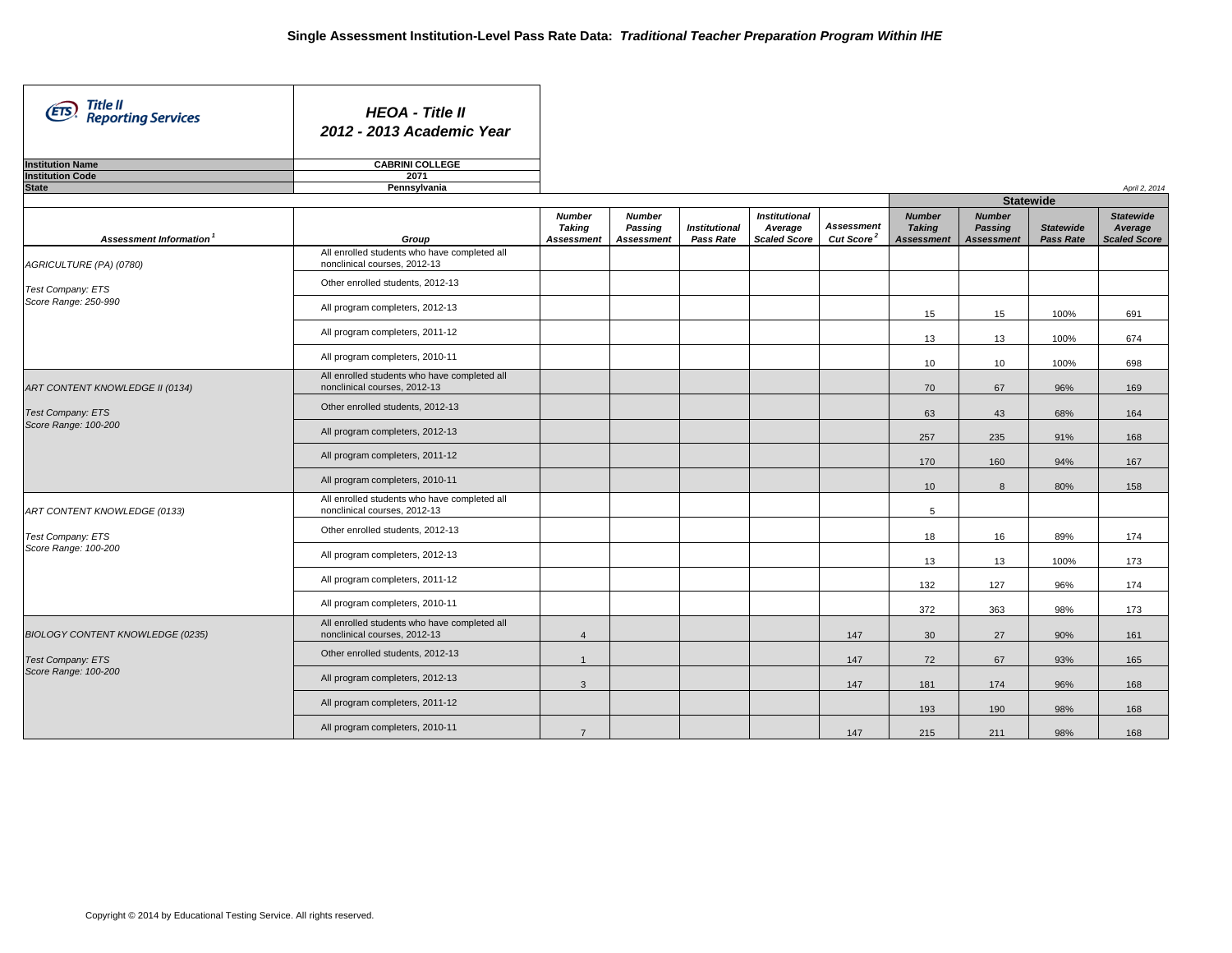| Title II<br>(ETS)<br><b>Reporting Services</b> | <b>HEOA - Title II</b><br>2012 - 2013 Academic Year                          |                |                   |                      |                      |                        |                   |                   |                  |                     |
|------------------------------------------------|------------------------------------------------------------------------------|----------------|-------------------|----------------------|----------------------|------------------------|-------------------|-------------------|------------------|---------------------|
| <b>Institution Name</b>                        | <b>CABRINI COLLEGE</b>                                                       |                |                   |                      |                      |                        |                   |                   |                  |                     |
| <b>Institution Code</b><br><b>State</b>        | 2071<br>Pennsylvania                                                         |                |                   |                      |                      |                        |                   |                   |                  |                     |
|                                                |                                                                              |                |                   |                      |                      |                        |                   | <b>Statewide</b>  |                  | April 2, 2014       |
|                                                |                                                                              | <b>Number</b>  | <b>Number</b>     |                      | <b>Institutional</b> |                        | <b>Number</b>     | <b>Number</b>     |                  | <b>Statewide</b>    |
|                                                |                                                                              | Taking         | Passing           | <b>Institutional</b> | Average              | <b>Assessment</b>      | <b>Taking</b>     | <b>Passing</b>    | <b>Statewide</b> | Average             |
| Assessment Information <sup>1</sup>            | Group                                                                        | Assessment     | <b>Assessment</b> | Pass Rate            | <b>Scaled Score</b>  | Cut Score <sup>2</sup> | <b>Assessment</b> | <b>Assessment</b> | <b>Pass Rate</b> | <b>Scaled Score</b> |
| BUSINESS ED CONTENT KNOWLEDGE (0101)           | All enrolled students who have completed all<br>nonclinical courses, 2012-13 |                |                   |                      |                      |                        | 24                | 24                | 100%             | 177                 |
| Test Company: ETS                              | Other enrolled students, 2012-13                                             |                |                   |                      |                      |                        | 13                | 13                | 100%             | 176                 |
| Score Range: 100-200                           | All program completers, 2012-13                                              |                |                   |                      |                      |                        | 36                | 36                | 100%             | 173                 |
|                                                | All program completers, 2011-12                                              |                |                   |                      |                      |                        | 50                | 47                | 94%              | 173                 |
|                                                | All program completers, 2010-11                                              |                |                   |                      |                      |                        | 30                | 29                | 97%              | 174                 |
| <b>BUSINESS ED (0100)</b>                      | All enrolled students who have completed all<br>nonclinical courses, 2012-13 |                |                   |                      |                      |                        | $\mathbf{1}$      |                   |                  |                     |
| Test Company: ETS                              | Other enrolled students, 2012-13                                             |                |                   |                      |                      |                        | $\mathbf{1}$      |                   |                  |                     |
| Score Range: 250-990                           | All program completers, 2012-13                                              |                |                   |                      |                      |                        | $\overline{2}$    |                   |                  |                     |
|                                                | All program completers, 2011-12                                              |                |                   |                      |                      |                        | 17                | 17                | 100%             | 651                 |
|                                                | All program completers, 2010-11                                              |                |                   |                      |                      |                        | 72                | 72                | 100%             | 659                 |
| CHEMISTRY CONTENT KNOWLEDGE II (0245)          | All enrolled students who have completed all<br>nonclinical courses, 2012-13 |                |                   |                      |                      |                        | $\overline{7}$    |                   |                  |                     |
| Test Company: ETS                              | Other enrolled students, 2012-13                                             | $\overline{1}$ |                   |                      |                      | 154                    | 26                | 21                | 81%              | 165                 |
| Score Range: 100-200                           | All program completers, 2012-13                                              | $\overline{2}$ |                   |                      |                      | 154                    | 62                | 55                | 89%              | 170                 |
|                                                | All program completers, 2011-12                                              | $\overline{1}$ |                   |                      |                      | 154                    | 63                | 59                | 94%              | 170                 |
|                                                | All program completers, 2010-11                                              | $\overline{2}$ |                   |                      |                      | 154                    | 70                | 63                | 90%              | 170                 |
| CITIZENSHIP ED CONTENT KNOWLEDGE (0087)        | All enrolled students who have completed all<br>nonclinical courses, 2012-13 |                |                   |                      |                      |                        | $5\overline{5}$   |                   |                  |                     |
| <b>Test Company: ETS</b>                       | Other enrolled students, 2012-13                                             |                |                   |                      |                      |                        | 20                | 16                | 80%              | 162                 |
| Score Range: 100-200                           | All program completers, 2012-13                                              |                |                   |                      |                      |                        | 51                | 50                | 98%              | 164                 |
|                                                | All program completers, 2011-12                                              |                |                   |                      |                      |                        | 70                | 66                | 94%              | 167                 |
|                                                | All program completers, 2010-11                                              |                |                   |                      |                      |                        | 76                | 75                | 99%              | 167                 |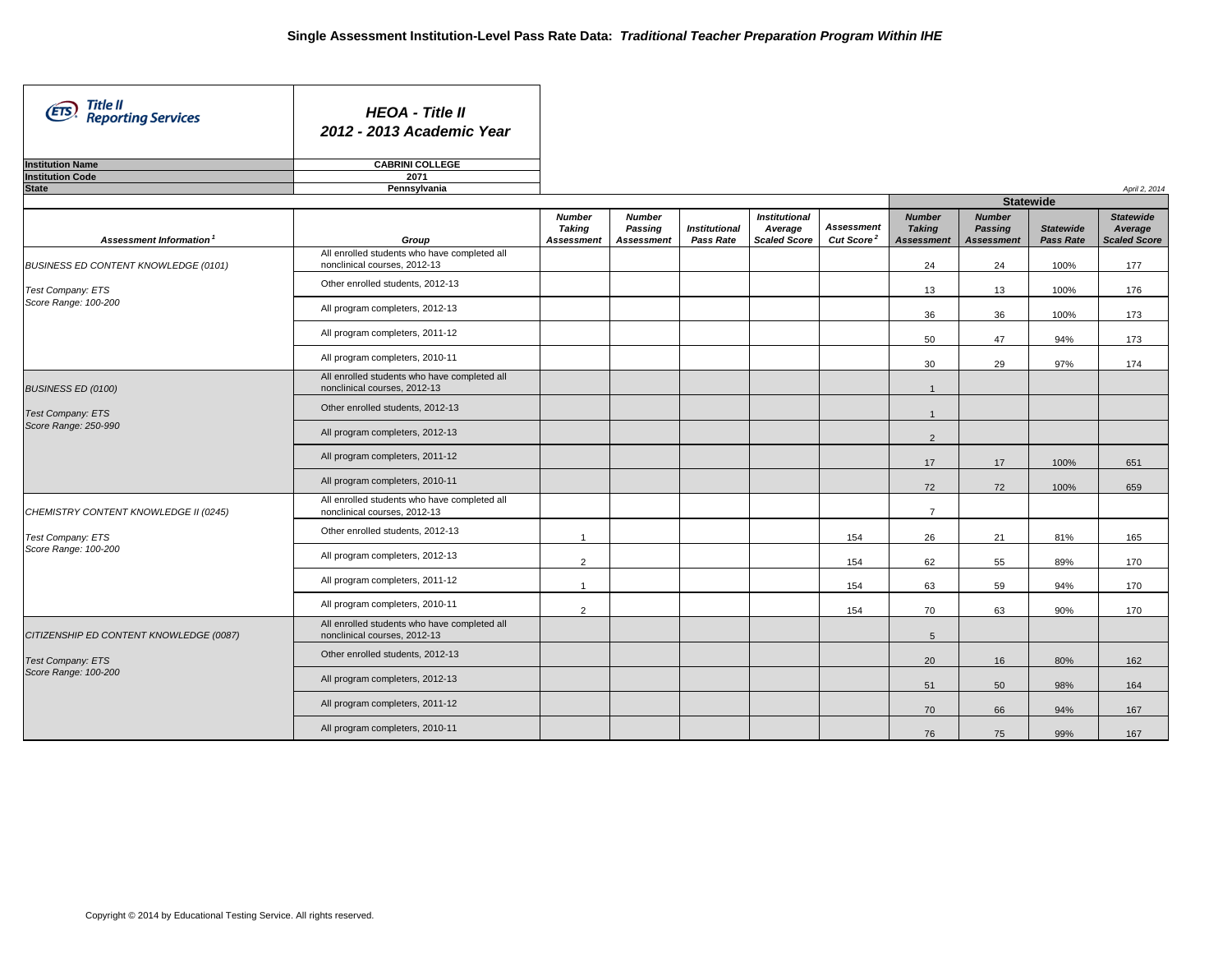| Title II<br>(ETS)<br><b>Reporting Services</b> | <b>HEOA - Title II</b><br>2012 - 2013 Academic Year                          |                                                     |                                               |                                   |                                                        |                                             |                                                     |                                               |                                      |                                                    |
|------------------------------------------------|------------------------------------------------------------------------------|-----------------------------------------------------|-----------------------------------------------|-----------------------------------|--------------------------------------------------------|---------------------------------------------|-----------------------------------------------------|-----------------------------------------------|--------------------------------------|----------------------------------------------------|
| <b>Institution Name</b>                        | <b>CABRINI COLLEGE</b>                                                       |                                                     |                                               |                                   |                                                        |                                             |                                                     |                                               |                                      |                                                    |
| <b>Institution Code</b>                        | 2071                                                                         |                                                     |                                               |                                   |                                                        |                                             |                                                     |                                               |                                      |                                                    |
| <b>State</b>                                   | Pennsylvania                                                                 |                                                     |                                               |                                   |                                                        |                                             |                                                     | <b>Statewide</b>                              |                                      | April 2, 2014                                      |
|                                                |                                                                              |                                                     |                                               |                                   |                                                        |                                             |                                                     |                                               |                                      |                                                    |
| Assessment Information <sup>1</sup>            | Group                                                                        | <b>Number</b><br><b>Taking</b><br><b>Assessment</b> | <b>Number</b><br>Passing<br><b>Assessment</b> | <b>Institutional</b><br>Pass Rate | <b>Institutional</b><br>Average<br><b>Scaled Score</b> | <b>Assessment</b><br>Cut Score <sup>2</sup> | <b>Number</b><br><b>Taking</b><br><b>Assessment</b> | <b>Number</b><br>Passing<br><b>Assessment</b> | <b>Statewide</b><br><b>Pass Rate</b> | <b>Statewide</b><br>Average<br><b>Scaled Score</b> |
| COMMUNICATION (0800)                           | All enrolled students who have completed all<br>nonclinical courses, 2012-13 |                                                     |                                               |                                   |                                                        |                                             | $\overline{7}$                                      |                                               |                                      |                                                    |
| Test Company: ETS                              | Other enrolled students, 2012-13                                             |                                                     |                                               |                                   |                                                        |                                             | 3                                                   |                                               |                                      |                                                    |
| Score Range: 250-990                           | All program completers, 2012-13                                              | $\overline{2}$                                      |                                               |                                   |                                                        | 530                                         | 55                                                  | 55                                            | 100%                                 | 724                                                |
|                                                | All program completers, 2011-12                                              | $\mathbf{1}$                                        |                                               |                                   |                                                        | 530                                         | 12                                                  | 12                                            | 100%                                 | 720                                                |
|                                                | All program completers, 2010-11                                              |                                                     |                                               |                                   |                                                        |                                             | 72                                                  | 72                                            | 100%                                 | 751                                                |
| COOPERATIVE EDUCATION (0810)                   | All enrolled students who have completed all<br>nonclinical courses, 2012-13 |                                                     |                                               |                                   |                                                        |                                             |                                                     |                                               |                                      |                                                    |
| <b>Test Company: ETS</b>                       | Other enrolled students, 2012-13                                             |                                                     |                                               |                                   |                                                        |                                             |                                                     |                                               |                                      |                                                    |
| Score Range: 250-990                           | All program completers, 2012-13                                              |                                                     |                                               |                                   |                                                        |                                             | $\overline{2}$                                      |                                               |                                      |                                                    |
|                                                | All program completers, 2011-12                                              |                                                     |                                               |                                   |                                                        |                                             |                                                     |                                               |                                      |                                                    |
|                                                | All program completers, 2010-11                                              |                                                     |                                               |                                   |                                                        |                                             |                                                     |                                               |                                      |                                                    |
| EARLY CHILDHOOD EDUCATION (0020)               | All enrolled students who have completed all<br>nonclinical courses, 2012-13 |                                                     |                                               |                                   |                                                        |                                             | 51                                                  | 47                                            | 92%                                  | 621                                                |
| Test Company: ETS                              | Other enrolled students, 2012-13                                             | $\overline{1}$                                      |                                               |                                   |                                                        | 530                                         | 93                                                  | 85                                            | 91%                                  | 624                                                |
| Score Range: 250-990                           | All program completers, 2012-13                                              |                                                     |                                               |                                   |                                                        |                                             | 690                                                 | 679                                           | 98%                                  | 632                                                |
|                                                | All program completers, 2011-12                                              | 5                                                   |                                               |                                   |                                                        | 530                                         | 1038                                                | 1022                                          | 98%                                  | 639                                                |
|                                                | All program completers, 2010-11                                              | 9                                                   |                                               |                                   |                                                        | 530                                         | 906                                                 | 901                                           | 99%                                  | 645                                                |
| EARTH AND SPACE SCIENCES - CK (0571)           | All enrolled students who have completed all<br>nonclinical courses, 2012-13 |                                                     |                                               |                                   |                                                        |                                             | 14                                                  | 12                                            | 86%                                  | 169                                                |
| <b>Test Company: ETS</b>                       | Other enrolled students, 2012-13                                             |                                                     |                                               |                                   |                                                        |                                             | 15                                                  | 9                                             | 60%                                  | 160                                                |
| Score Range: 100-200                           | All program completers, 2012-13                                              |                                                     |                                               |                                   |                                                        |                                             | 50                                                  | 46                                            | 92%                                  | 171                                                |
|                                                | All program completers, 2011-12                                              |                                                     |                                               |                                   |                                                        |                                             | 39                                                  | 35                                            | 90%                                  | 170                                                |
|                                                | All program completers, 2010-11                                              |                                                     |                                               |                                   |                                                        |                                             | 51                                                  | 47                                            | 92%                                  | 170                                                |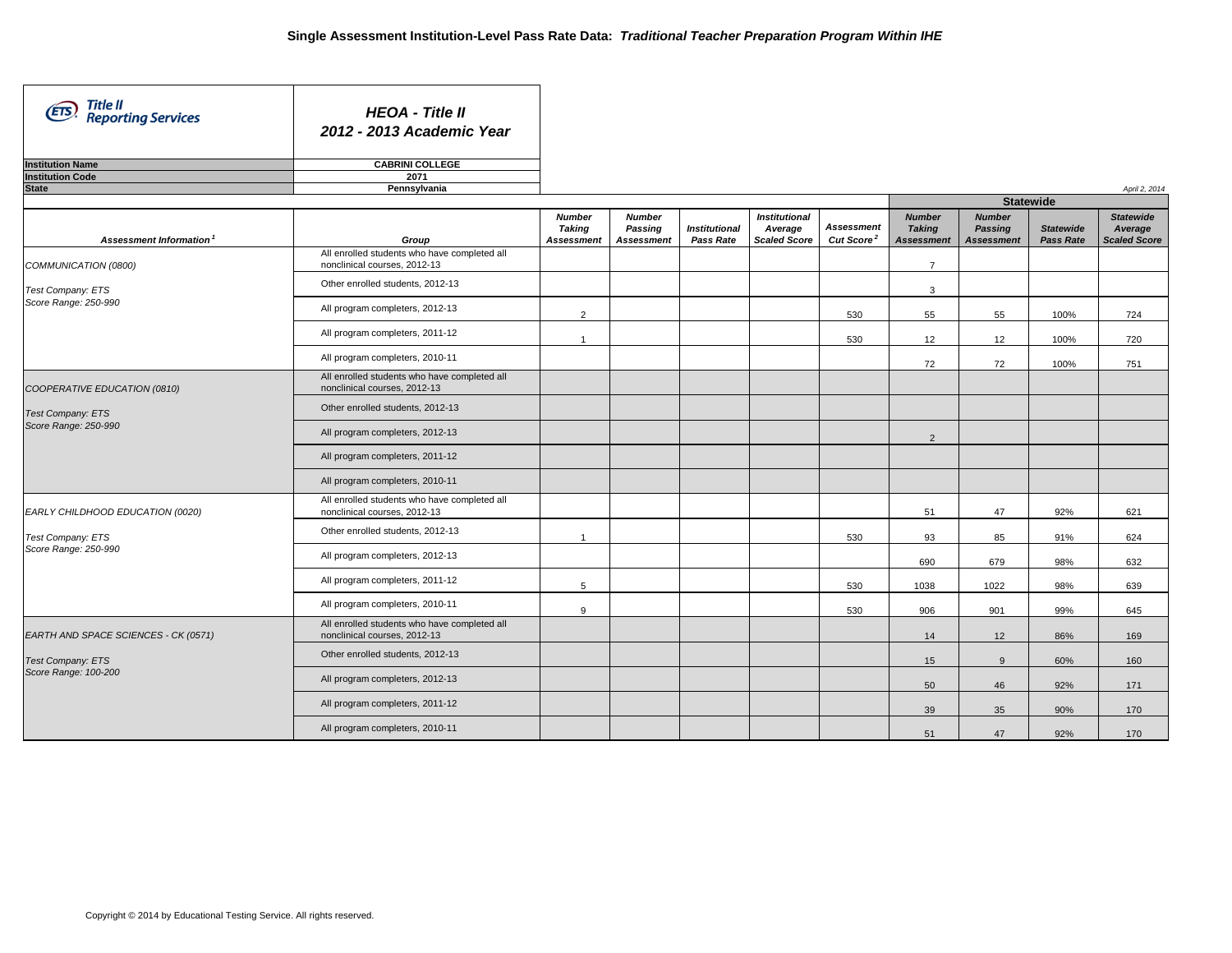| Title II<br>(ETS)<br><b>Reporting Services</b> | <b>HEOA - Title II</b><br>2012 - 2013 Academic Year                          |                                              |                                               |                                   |                                                        |                                             |                                                     |                                               |                                      |                                                    |
|------------------------------------------------|------------------------------------------------------------------------------|----------------------------------------------|-----------------------------------------------|-----------------------------------|--------------------------------------------------------|---------------------------------------------|-----------------------------------------------------|-----------------------------------------------|--------------------------------------|----------------------------------------------------|
| <b>Institution Name</b>                        | <b>CABRINI COLLEGE</b>                                                       |                                              |                                               |                                   |                                                        |                                             |                                                     |                                               |                                      |                                                    |
| <b>Institution Code</b>                        | 2071                                                                         |                                              |                                               |                                   |                                                        |                                             |                                                     |                                               |                                      |                                                    |
| <b>State</b>                                   | Pennsylvania                                                                 |                                              |                                               |                                   |                                                        |                                             |                                                     |                                               |                                      | April 2, 2014                                      |
|                                                |                                                                              |                                              |                                               |                                   |                                                        |                                             |                                                     | <b>Statewide</b>                              |                                      |                                                    |
| Assessment Information <sup>1</sup>            | Group                                                                        | <b>Number</b><br>Taking<br><b>Assessment</b> | <b>Number</b><br>Passing<br><b>Assessment</b> | <b>Institutional</b><br>Pass Rate | <b>Institutional</b><br>Average<br><b>Scaled Score</b> | <b>Assessment</b><br>Cut Score <sup>2</sup> | <b>Number</b><br><b>Taking</b><br><b>Assessment</b> | <b>Number</b><br>Passing<br><b>Assessment</b> | <b>Statewide</b><br><b>Pass Rate</b> | <b>Statewide</b><br>Average<br><b>Scaled Score</b> |
| ED OF DEAF AND HARD OF HEARING (0271)          | All enrolled students who have completed all<br>nonclinical courses, 2012-13 |                                              |                                               |                                   |                                                        |                                             | 9                                                   |                                               |                                      |                                                    |
| Test Company: ETS                              | Other enrolled students, 2012-13                                             |                                              |                                               |                                   |                                                        |                                             | $\overline{1}$                                      |                                               |                                      |                                                    |
| Score Range: 100-200                           | All program completers, 2012-13                                              |                                              |                                               |                                   |                                                        |                                             | 6                                                   |                                               |                                      |                                                    |
|                                                | All program completers, 2011-12                                              |                                              |                                               |                                   |                                                        |                                             | 13                                                  | 13                                            | 100%                                 | 177                                                |
|                                                | All program completers, 2010-11                                              |                                              |                                               |                                   |                                                        |                                             | 13                                                  | 13                                            | 100%                                 | 174                                                |
| ED OF EXCEPTIONAL STUDENTS CORE CK (0353)      | All enrolled students who have completed all<br>nonclinical courses, 2012-13 |                                              |                                               |                                   |                                                        |                                             | 9                                                   |                                               |                                      |                                                    |
| Test Company: ETS                              | Other enrolled students, 2012-13                                             |                                              |                                               |                                   |                                                        |                                             | 41                                                  | 41                                            | 100%                                 | 171                                                |
| Score Range: 100-200                           | All program completers, 2012-13                                              | $\mathbf{1}$                                 |                                               |                                   |                                                        | 136                                         | 15                                                  | 15                                            | 100%                                 | 159                                                |
|                                                | All program completers, 2011-12                                              |                                              |                                               |                                   |                                                        |                                             | 144                                                 | 142                                           | 99%                                  | 169                                                |
|                                                | All program completers, 2010-11                                              | 19                                           | 19                                            | 100%                              | 171                                                    | 136                                         | 1003                                                | 1002                                          | 100%                                 | 172                                                |
| ELEM ED CURR INSTRUC ASSESSMENT (0011)         | All enrolled students who have completed all<br>nonclinical courses, 2012-13 |                                              |                                               |                                   |                                                        |                                             | 64                                                  | 59                                            | 92%                                  | 178                                                |
| Test Company: ETS                              | Other enrolled students, 2012-13                                             | $\overline{4}$                               |                                               |                                   |                                                        | 168                                         | 352                                                 | 288                                           | 82%                                  | 176                                                |
| Score Range: 100-200                           | All program completers, 2012-13                                              | 104                                          | 80                                            | 77%                               | 174                                                    | 168                                         | 2983                                                | 2621                                          | 88%                                  | 177                                                |
|                                                | All program completers, 2011-12                                              | 93                                           | 82                                            | 88%                               | 175                                                    | 168                                         | 5051                                                | 4540                                          | 90%                                  | 178                                                |
|                                                | All program completers, 2010-11                                              | 100                                          | 79                                            | 79%                               | 175                                                    | 168                                         | 4835                                                | 4430                                          | 92%                                  | 179                                                |
| ENG LANG LIT COMP CONTENT KNOWLEDGE (0041)     | All enrolled students who have completed all<br>nonclinical courses, 2012-13 | $\mathbf{3}$                                 |                                               |                                   |                                                        | 160                                         | 157                                                 | 150                                           | 96%                                  | 177                                                |
| Test Company: ETS                              | Other enrolled students, 2012-13                                             | 9                                            |                                               |                                   |                                                        | 160                                         | 215                                                 | 196                                           | 91%                                  | 178                                                |
| Score Range: 100-200                           | All program completers, 2012-13                                              | 11                                           | 11                                            | 100%                              | 176                                                    | 160                                         | 652                                                 | 613                                           | 94%                                  | 177                                                |
|                                                | All program completers, 2011-12                                              | 10                                           | $\overline{7}$                                | 70%                               | 173                                                    | 160                                         | 642                                                 | 629                                           | 98%                                  | 179                                                |
|                                                | All program completers, 2010-11                                              | 13                                           | 12                                            | 92%                               | 174                                                    | 160                                         | 654                                                 | 638                                           | 98%                                  | 178                                                |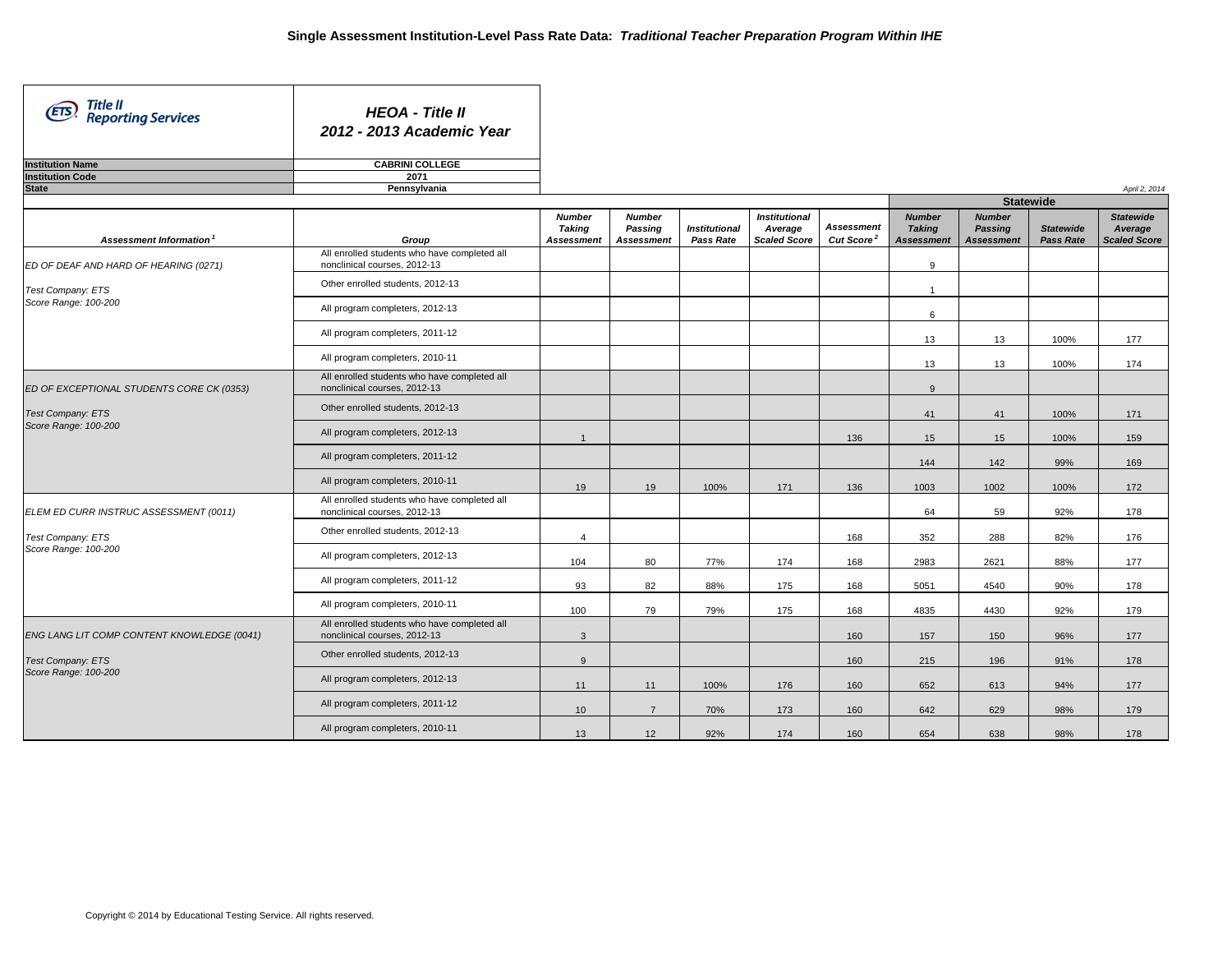| Title II<br>(ETS)<br><b>Reporting Services</b> | <b>HEOA - Title II</b><br>2012 - 2013 Academic Year                          |                                                     |                                               |                                   |                                                        |                                             |                                                     |                                               |                               |                                                    |
|------------------------------------------------|------------------------------------------------------------------------------|-----------------------------------------------------|-----------------------------------------------|-----------------------------------|--------------------------------------------------------|---------------------------------------------|-----------------------------------------------------|-----------------------------------------------|-------------------------------|----------------------------------------------------|
| <b>Institution Name</b>                        | <b>CABRINI COLLEGE</b>                                                       |                                                     |                                               |                                   |                                                        |                                             |                                                     |                                               |                               |                                                    |
| <b>Institution Code</b>                        | 2071                                                                         |                                                     |                                               |                                   |                                                        |                                             |                                                     |                                               |                               |                                                    |
| <b>State</b>                                   | Pennsylvania                                                                 |                                                     |                                               |                                   |                                                        |                                             |                                                     |                                               |                               | April 2, 2014                                      |
|                                                |                                                                              |                                                     |                                               |                                   |                                                        |                                             |                                                     | <b>Statewide</b>                              |                               |                                                    |
| Assessment Information <sup>1</sup>            | Group                                                                        | <b>Number</b><br><b>Taking</b><br><b>Assessment</b> | <b>Number</b><br>Passing<br><b>Assessment</b> | <b>Institutional</b><br>Pass Rate | <b>Institutional</b><br>Average<br><b>Scaled Score</b> | <b>Assessment</b><br>Cut Score <sup>2</sup> | <b>Number</b><br><b>Taking</b><br><b>Assessment</b> | <b>Number</b><br>Passing<br><b>Assessment</b> | <b>Statewide</b><br>Pass Rate | <b>Statewide</b><br>Average<br><b>Scaled Score</b> |
| ENVIRONMENTAL EDUCATION (0830)                 | All enrolled students who have completed all<br>nonclinical courses, 2012-13 |                                                     |                                               |                                   |                                                        |                                             |                                                     |                                               |                               |                                                    |
| Test Company: ETS                              | Other enrolled students, 2012-13                                             |                                                     |                                               |                                   |                                                        |                                             | $\overline{1}$                                      |                                               |                               |                                                    |
| Score Range: 250-990                           | All program completers, 2012-13                                              |                                                     |                                               |                                   |                                                        |                                             | $\overline{2}$                                      |                                               |                               |                                                    |
|                                                | All program completers, 2011-12                                              |                                                     |                                               |                                   |                                                        |                                             | 9                                                   |                                               |                               |                                                    |
|                                                | All program completers, 2010-11                                              |                                                     |                                               |                                   |                                                        |                                             | $\mathbf{3}$                                        |                                               |                               |                                                    |
| ENVIRONMENTAL EDUCATION (0831)                 | All enrolled students who have completed all<br>nonclinical courses, 2012-13 |                                                     |                                               |                                   |                                                        |                                             | $\overline{1}$                                      |                                               |                               |                                                    |
| <b>Test Company: ETS</b>                       | Other enrolled students, 2012-13                                             |                                                     |                                               |                                   |                                                        |                                             | 2                                                   |                                               |                               |                                                    |
| Score Range: 100-200                           | All program completers, 2012-13                                              |                                                     |                                               |                                   |                                                        |                                             | $\overline{2}$                                      |                                               |                               |                                                    |
|                                                | All program completers, 2011-12                                              |                                                     |                                               |                                   |                                                        |                                             |                                                     |                                               |                               |                                                    |
|                                                | All program completers, 2010-11                                              |                                                     |                                               |                                   |                                                        |                                             |                                                     |                                               |                               |                                                    |
| FAMILY AND CONSUMER SCIENCES II (0121)         | All enrolled students who have completed all<br>nonclinical courses, 2012-13 |                                                     |                                               |                                   |                                                        |                                             | 13                                                  | 13                                            | 100%                          | 173                                                |
| Test Company: ETS                              | Other enrolled students, 2012-13                                             |                                                     |                                               |                                   |                                                        |                                             | $\overline{2}$                                      |                                               |                               |                                                    |
| Score Range: 100-200                           | All program completers, 2012-13                                              |                                                     |                                               |                                   |                                                        |                                             | 44                                                  | 44                                            | 100%                          | 172                                                |
|                                                | All program completers, 2011-12                                              |                                                     |                                               |                                   |                                                        |                                             | 24                                                  | 24                                            | 100%                          | 172                                                |
|                                                | All program completers, 2010-11                                              |                                                     |                                               |                                   |                                                        |                                             | 39                                                  | 39                                            | 100%                          | 172                                                |
| FRENCH CONTENT KNOWLEDGE (0173)                | All enrolled students who have completed all<br>nonclinical courses, 2012-13 |                                                     |                                               |                                   |                                                        |                                             |                                                     |                                               |                               |                                                    |
| <b>Test Company: ETS</b>                       | Other enrolled students, 2012-13                                             |                                                     |                                               |                                   |                                                        |                                             | 2                                                   |                                               |                               |                                                    |
| Score Range: 100-200                           | All program completers, 2012-13                                              |                                                     |                                               |                                   |                                                        |                                             |                                                     |                                               |                               |                                                    |
|                                                | All program completers, 2011-12                                              |                                                     |                                               |                                   |                                                        |                                             | $\mathbf{3}$                                        |                                               |                               |                                                    |
|                                                | All program completers, 2010-11                                              |                                                     |                                               |                                   |                                                        |                                             | 11                                                  | 11                                            | 100%                          | 180                                                |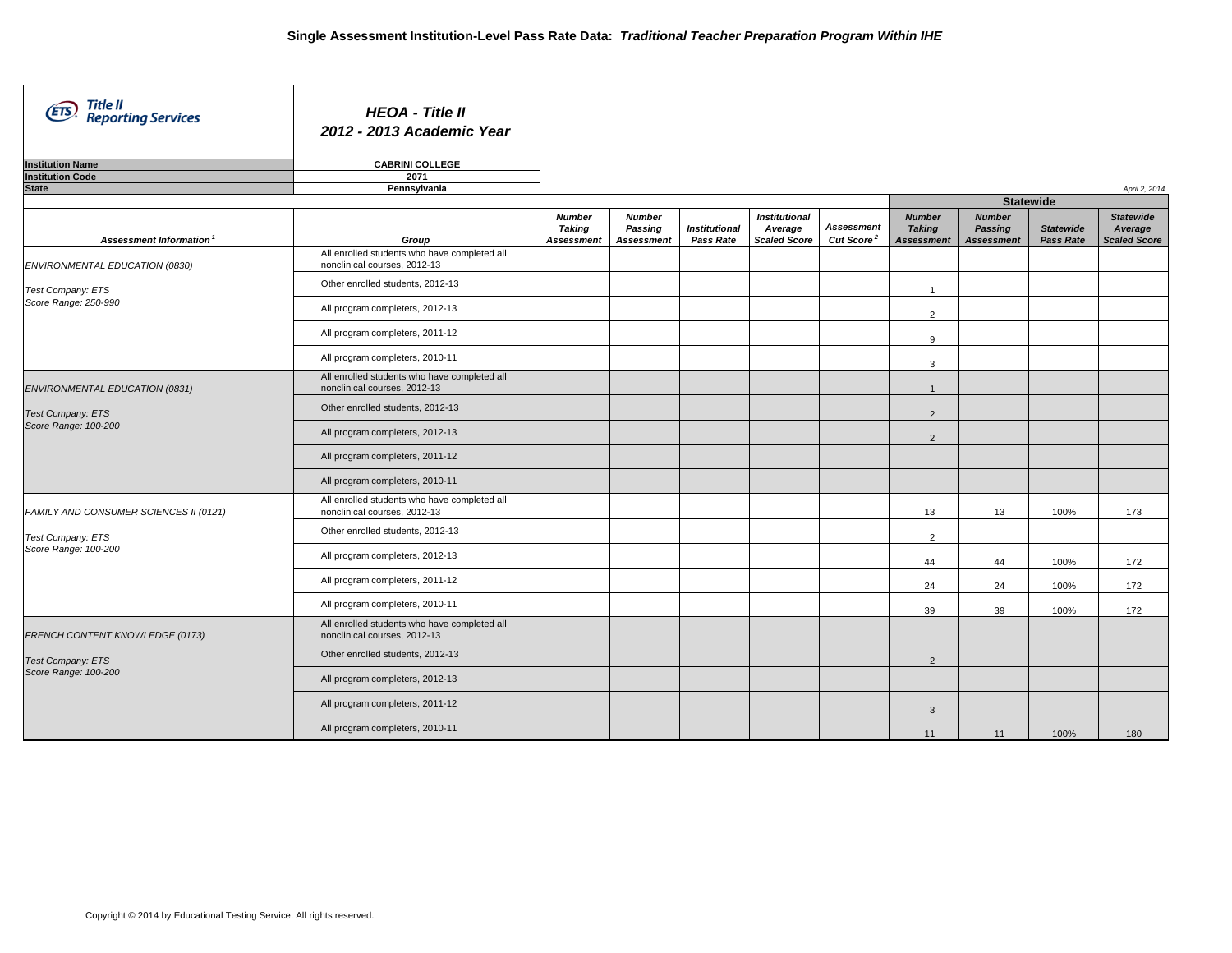| Title II<br>Reporting Services<br>(ETS)   | <b>HEOA - Title II</b><br>2012 - 2013 Academic Year                             |                                              |                                               |                                   |                                                        |                                             |                                                     |                                               |                                      |                                                    |
|-------------------------------------------|---------------------------------------------------------------------------------|----------------------------------------------|-----------------------------------------------|-----------------------------------|--------------------------------------------------------|---------------------------------------------|-----------------------------------------------------|-----------------------------------------------|--------------------------------------|----------------------------------------------------|
| <b>Institution Name</b>                   | <b>CABRINI COLLEGE</b>                                                          |                                              |                                               |                                   |                                                        |                                             |                                                     |                                               |                                      |                                                    |
| <b>Institution Code</b>                   | 2071                                                                            |                                              |                                               |                                   |                                                        |                                             |                                                     |                                               |                                      |                                                    |
| <b>State</b>                              | Pennsylvania                                                                    |                                              |                                               |                                   |                                                        |                                             |                                                     |                                               |                                      | April 2, 2014                                      |
|                                           |                                                                                 |                                              |                                               |                                   |                                                        |                                             |                                                     | <b>Statewide</b>                              |                                      |                                                    |
| Assessment Information <sup>1</sup>       | Group                                                                           | <b>Number</b><br>Taking<br><b>Assessment</b> | <b>Number</b><br>Passing<br><b>Assessment</b> | <b>Institutional</b><br>Pass Rate | <b>Institutional</b><br>Average<br><b>Scaled Score</b> | <b>Assessment</b><br>Cut Score <sup>2</sup> | <b>Number</b><br><b>Taking</b><br><b>Assessment</b> | <b>Number</b><br>Passing<br><b>Assessment</b> | <b>Statewide</b><br><b>Pass Rate</b> | <b>Statewide</b><br>Average<br><b>Scaled Score</b> |
| FRENCH WORLD LANGUAGE (CD) (5174)         | All enrolled students who have completed all<br>nonclinical courses, 2012-13    |                                              |                                               |                                   |                                                        |                                             | 5                                                   |                                               |                                      |                                                    |
| Test Company: ETS                         | Other enrolled students, 2012-13                                                |                                              |                                               |                                   |                                                        |                                             | $\overline{4}$                                      |                                               |                                      |                                                    |
| Score Range: 100-200                      | All program completers, 2012-13                                                 |                                              |                                               |                                   |                                                        |                                             | 16                                                  | 12                                            | 75%                                  | 172                                                |
|                                           | All program completers, 2011-12                                                 |                                              |                                               |                                   |                                                        |                                             | 16                                                  | 16                                            | 100%                                 | 173                                                |
|                                           | All program completers, 2010-11                                                 |                                              |                                               |                                   |                                                        |                                             | 20                                                  | 16                                            | 80%                                  | 172                                                |
| FUNDAMENTAL SUBJECTS CK (0511)            | All enrolled students who have completed all<br>nonclinical courses, 2012-13    | $\mathbf{3}$                                 |                                               |                                   |                                                        | 150                                         | 608                                                 | 586                                           | 96%                                  | 174                                                |
| Test Company: ETS                         | Other enrolled students, 2012-13                                                | 14                                           | 12                                            | 86%                               | 161                                                    | 150                                         | 1127                                                | 1071                                          | 95%                                  | 173                                                |
| Score Range: 100-200                      | All program completers, 2012-13                                                 | 113                                          | 107                                           | 95%                               | 168                                                    | 150                                         | 5107                                                | 4953                                          | 97%                                  | 172                                                |
|                                           | All program completers, 2011-12                                                 | 97                                           | 91                                            | 94%                               | 168                                                    | 150                                         | 7289                                                | 7142                                          | 98%                                  | 172                                                |
|                                           | All program completers, 2010-11<br>All enrolled students who have completed all | 111                                          | 111                                           | 100%                              | 170                                                    | 150                                         | 7150                                                | 7052                                          | 99%                                  | 173                                                |
| GENERAL SCI CONTENT KNOWLEDGE (0435)      | nonclinical courses, 2012-13                                                    |                                              |                                               |                                   |                                                        |                                             | 2                                                   |                                               |                                      |                                                    |
| Test Company: ETS<br>Score Range: 100-200 | Other enrolled students, 2012-13                                                |                                              |                                               |                                   |                                                        |                                             | 21                                                  | 18                                            | 86%                                  | 162                                                |
|                                           | All program completers, 2012-13                                                 |                                              |                                               |                                   |                                                        |                                             | 49                                                  | 46                                            | 94%                                  | 165                                                |
|                                           | All program completers, 2011-12                                                 |                                              |                                               |                                   |                                                        |                                             | 38                                                  | 38                                            | 100%                                 | 168                                                |
|                                           | All program completers, 2010-11<br>All enrolled students who have completed all |                                              |                                               |                                   |                                                        |                                             | 47                                                  | 47                                            | 100%                                 | 166                                                |
| GERMAN CONTENT KNOWLEDGE (0181)           | nonclinical courses, 2012-13                                                    |                                              |                                               |                                   |                                                        |                                             |                                                     |                                               |                                      |                                                    |
| Test Company: ETS                         | Other enrolled students, 2012-13                                                |                                              |                                               |                                   |                                                        |                                             |                                                     |                                               |                                      |                                                    |
| Score Range: 100-200                      | All program completers, 2012-13                                                 |                                              |                                               |                                   |                                                        |                                             |                                                     |                                               |                                      |                                                    |
|                                           | All program completers, 2011-12                                                 |                                              |                                               |                                   |                                                        |                                             |                                                     |                                               |                                      |                                                    |
|                                           | All program completers, 2010-11                                                 |                                              |                                               |                                   |                                                        |                                             | $\overline{2}$                                      |                                               |                                      |                                                    |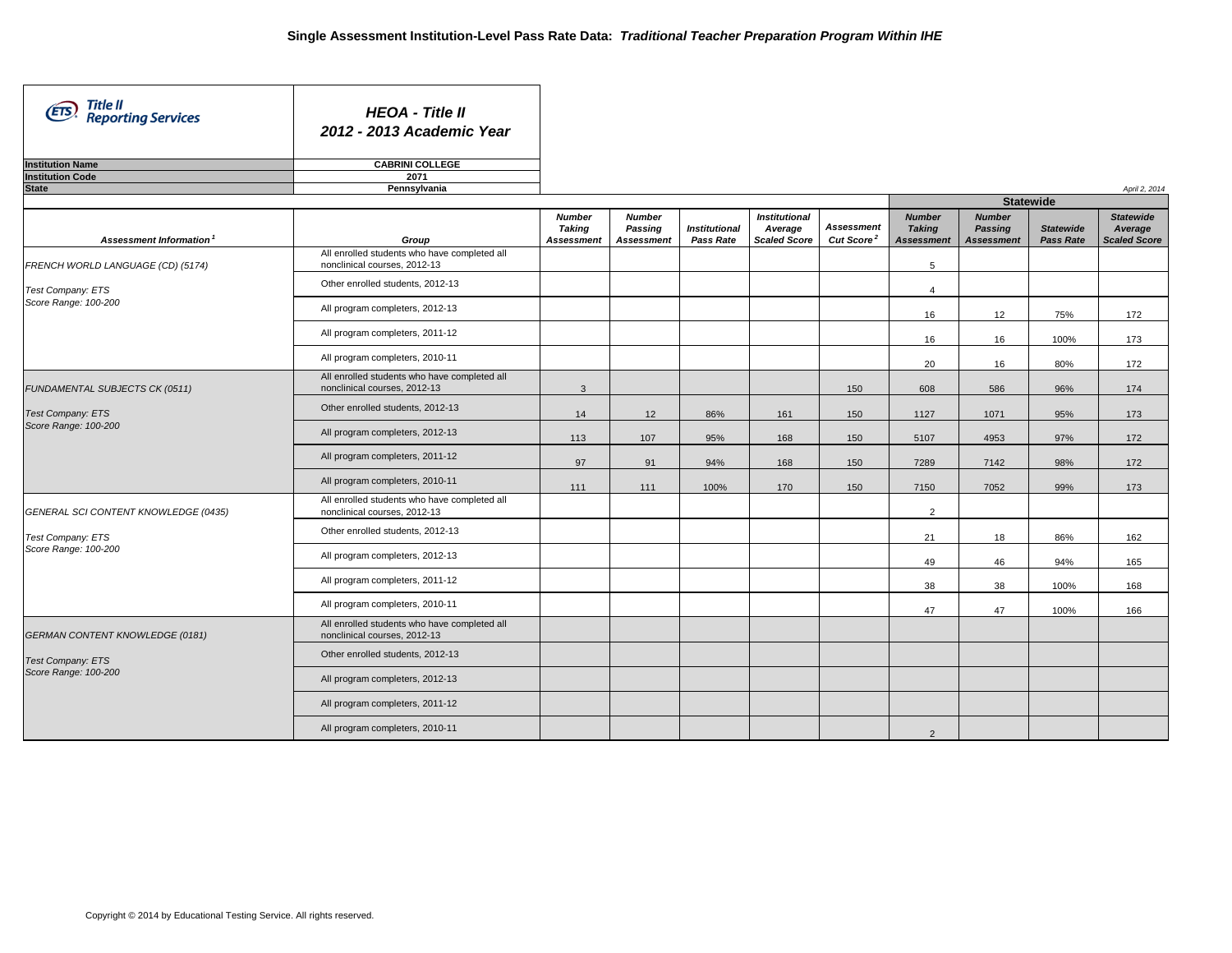| Title II<br>(ETS)<br><b>Reporting Services</b> | <b>HEOA - Title II</b><br>2012 - 2013 Academic Year                          |                                                     |                                               |                                   |                                                        |                                             |                                                     |                                               |                               |                                                    |
|------------------------------------------------|------------------------------------------------------------------------------|-----------------------------------------------------|-----------------------------------------------|-----------------------------------|--------------------------------------------------------|---------------------------------------------|-----------------------------------------------------|-----------------------------------------------|-------------------------------|----------------------------------------------------|
| <b>Institution Name</b>                        | <b>CABRINI COLLEGE</b>                                                       |                                                     |                                               |                                   |                                                        |                                             |                                                     |                                               |                               |                                                    |
| <b>Institution Code</b>                        | 2071                                                                         |                                                     |                                               |                                   |                                                        |                                             |                                                     |                                               |                               |                                                    |
| <b>State</b>                                   | Pennsylvania                                                                 |                                                     |                                               |                                   |                                                        |                                             |                                                     |                                               |                               | April 2, 2014                                      |
|                                                |                                                                              |                                                     |                                               |                                   |                                                        |                                             |                                                     | <b>Statewide</b>                              |                               |                                                    |
| Assessment Information <sup>1</sup>            | Group                                                                        | <b>Number</b><br><b>Taking</b><br><b>Assessment</b> | <b>Number</b><br>Passing<br><b>Assessment</b> | <b>Institutional</b><br>Pass Rate | <b>Institutional</b><br>Average<br><b>Scaled Score</b> | <b>Assessment</b><br>Cut Score <sup>2</sup> | <b>Number</b><br><b>Taking</b><br><b>Assessment</b> | <b>Number</b><br>Passing<br><b>Assessment</b> | <b>Statewide</b><br>Pass Rate | <b>Statewide</b><br>Average<br><b>Scaled Score</b> |
| GERMAN WORLD LANGUAGE (CD) (5183)              | All enrolled students who have completed all<br>nonclinical courses, 2012-13 |                                                     |                                               |                                   |                                                        |                                             | $\mathbf{3}$                                        |                                               |                               |                                                    |
| Test Company: ETS                              | Other enrolled students, 2012-13                                             |                                                     |                                               |                                   |                                                        |                                             | $\overline{1}$                                      |                                               |                               |                                                    |
| Score Range: 100-200                           | All program completers, 2012-13                                              |                                                     |                                               |                                   |                                                        |                                             | 9                                                   |                                               |                               |                                                    |
|                                                | All program completers, 2011-12                                              |                                                     |                                               |                                   |                                                        |                                             | 8                                                   |                                               |                               |                                                    |
|                                                | All program completers, 2010-11                                              |                                                     |                                               |                                   |                                                        |                                             | 9                                                   |                                               |                               |                                                    |
| HEALTH AND PE CK (0856)                        | All enrolled students who have completed all<br>nonclinical courses, 2012-13 |                                                     |                                               |                                   |                                                        |                                             | 102                                                 | 99                                            | 97%                           | 164                                                |
| <b>Test Company: ETS</b>                       | Other enrolled students, 2012-13                                             |                                                     |                                               |                                   |                                                        |                                             | 82                                                  | 81                                            | 99%                           | 163                                                |
| Score Range: 100-200                           | All program completers, 2012-13                                              |                                                     |                                               |                                   |                                                        |                                             | 355                                                 | 354                                           | 100%                          | 165                                                |
|                                                | All program completers, 2011-12                                              |                                                     |                                               |                                   |                                                        |                                             | 487                                                 | 485                                           | 100%                          | 165                                                |
|                                                | All program completers, 2010-11                                              |                                                     |                                               |                                   |                                                        |                                             | 459                                                 | 458                                           | 100%                          | 166                                                |
| HEALTH EDUCATION (0550)                        | All enrolled students who have completed all<br>nonclinical courses, 2012-13 |                                                     |                                               |                                   |                                                        |                                             |                                                     |                                               |                               |                                                    |
| Test Company: ETS                              | Other enrolled students, 2012-13                                             |                                                     |                                               |                                   |                                                        |                                             | 23                                                  | 17                                            | 74%                           | 659                                                |
| Score Range: 250-990                           | All program completers, 2012-13                                              |                                                     |                                               |                                   |                                                        |                                             | 43                                                  | 39                                            | 91%                           | 688                                                |
|                                                | All program completers, 2011-12                                              |                                                     |                                               |                                   |                                                        |                                             | 54                                                  | 43                                            | 80%                           | 687                                                |
|                                                | All program completers, 2010-11                                              |                                                     |                                               |                                   |                                                        |                                             | $\overline{4}$                                      |                                               |                               |                                                    |
| <b>LATIN (0600)</b>                            | All enrolled students who have completed all<br>nonclinical courses, 2012-13 |                                                     |                                               |                                   |                                                        |                                             |                                                     |                                               |                               |                                                    |
| Test Company: ETS                              | Other enrolled students, 2012-13                                             |                                                     |                                               |                                   |                                                        |                                             | $\mathbf{3}$                                        |                                               |                               |                                                    |
| Score Range: 250-990                           | All program completers, 2012-13                                              |                                                     |                                               |                                   |                                                        |                                             | $\mathbf{3}$                                        |                                               |                               |                                                    |
|                                                | All program completers, 2011-12                                              |                                                     |                                               |                                   |                                                        |                                             | $\overline{4}$                                      |                                               |                               |                                                    |
|                                                | All program completers, 2010-11                                              |                                                     |                                               |                                   |                                                        |                                             | $\overline{7}$                                      |                                               |                               |                                                    |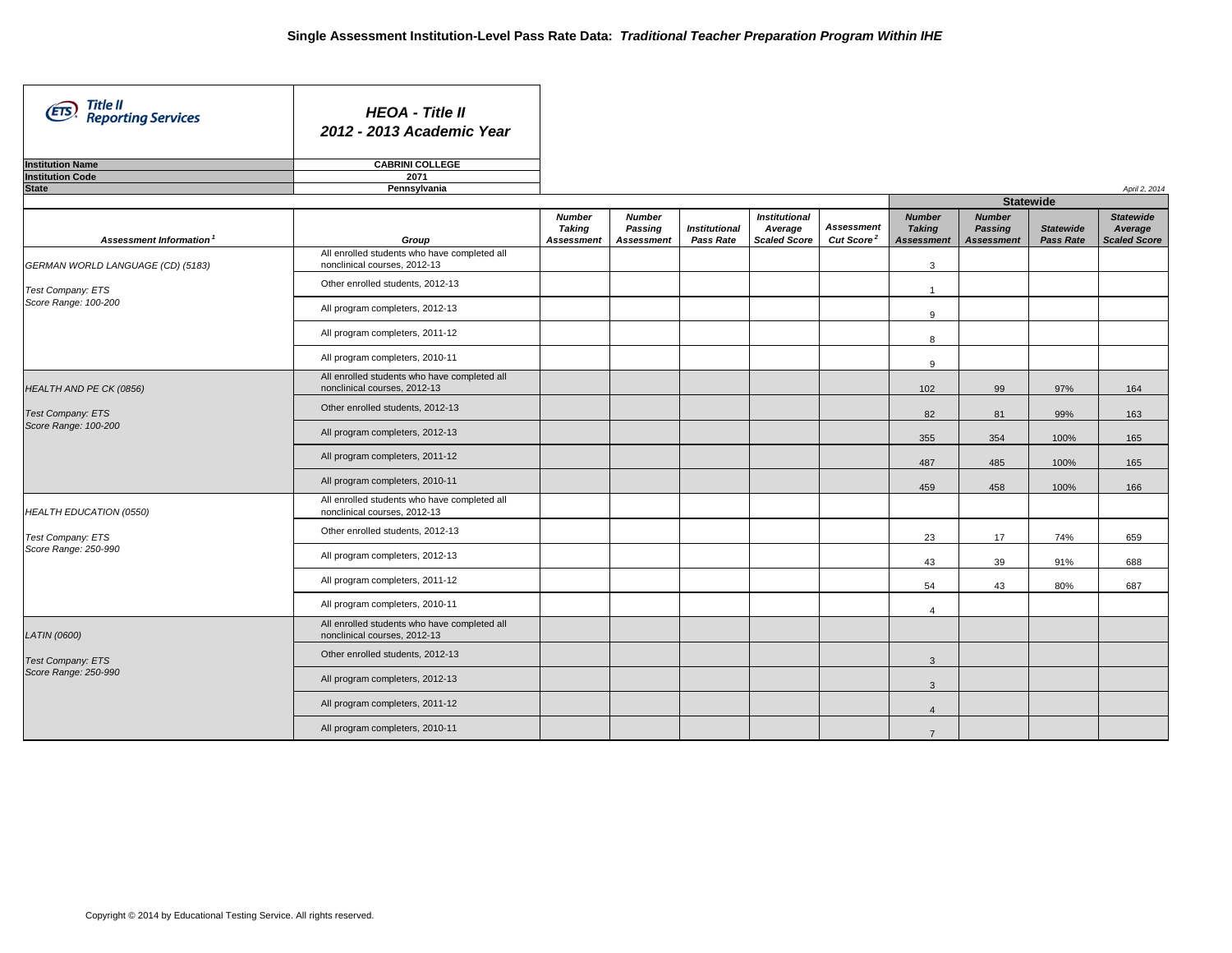| Title II<br>Reporting Services<br>(ETS)    | <b>HEOA - Title II</b><br>2012 - 2013 Academic Year                          |                                                     |                                               |                                   |                                                        |                                             |                                                     |                                               |                                      |                                                    |
|--------------------------------------------|------------------------------------------------------------------------------|-----------------------------------------------------|-----------------------------------------------|-----------------------------------|--------------------------------------------------------|---------------------------------------------|-----------------------------------------------------|-----------------------------------------------|--------------------------------------|----------------------------------------------------|
| <b>Institution Name</b>                    | <b>CABRINI COLLEGE</b>                                                       |                                                     |                                               |                                   |                                                        |                                             |                                                     |                                               |                                      |                                                    |
| <b>Institution Code</b>                    | 2071                                                                         |                                                     |                                               |                                   |                                                        |                                             |                                                     |                                               |                                      |                                                    |
| <b>State</b>                               | Pennsylvania                                                                 |                                                     |                                               |                                   |                                                        |                                             |                                                     |                                               |                                      | April 2, 2014                                      |
|                                            |                                                                              |                                                     |                                               |                                   |                                                        |                                             |                                                     | <b>Statewide</b>                              |                                      |                                                    |
| Assessment Information <sup>1</sup>        | Group                                                                        | <b>Number</b><br><b>Taking</b><br><b>Assessment</b> | <b>Number</b><br>Passing<br><b>Assessment</b> | <b>Institutional</b><br>Pass Rate | <b>Institutional</b><br>Average<br><b>Scaled Score</b> | <b>Assessment</b><br>Cut Score <sup>2</sup> | <b>Number</b><br><b>Taking</b><br><b>Assessment</b> | <b>Number</b><br>Passing<br><b>Assessment</b> | <b>Statewide</b><br><b>Pass Rate</b> | <b>Statewide</b><br>Average<br><b>Scaled Score</b> |
| LATIN (0601)                               | All enrolled students who have completed all<br>nonclinical courses, 2012-13 |                                                     |                                               |                                   |                                                        |                                             |                                                     |                                               |                                      |                                                    |
| Test Company: ETS                          | Other enrolled students, 2012-13                                             |                                                     |                                               |                                   |                                                        |                                             |                                                     |                                               |                                      |                                                    |
| Score Range: 100-200                       | All program completers, 2012-13                                              |                                                     |                                               |                                   |                                                        |                                             | $\overline{2}$                                      |                                               |                                      |                                                    |
|                                            | All program completers, 2011-12                                              |                                                     |                                               |                                   |                                                        |                                             |                                                     |                                               |                                      |                                                    |
|                                            | All program completers, 2010-11                                              |                                                     |                                               |                                   |                                                        |                                             |                                                     |                                               |                                      |                                                    |
| MATHEMATICS CONTENT KNOWLEDGE (0061)       | All enrolled students who have completed all<br>nonclinical courses, 2012-13 | $\overline{1}$                                      |                                               |                                   |                                                        | 136                                         | 104                                                 | 91                                            | 88%                                  | 152                                                |
| <b>Test Company: ETS</b>                   | Other enrolled students, 2012-13                                             | $\overline{2}$                                      |                                               |                                   |                                                        | 136                                         | 190                                                 | 163                                           | 86%                                  | 153                                                |
| Score Range: 100-200                       | All program completers, 2012-13                                              | 12                                                  | 12                                            | 100%                              | 156                                                    | 136                                         | 457                                                 | 432                                           | 95%                                  | 156                                                |
|                                            | All program completers, 2011-12                                              | $\overline{7}$                                      |                                               |                                   |                                                        | 136                                         | 463                                                 | 442                                           | 95%                                  | 156                                                |
|                                            | All program completers, 2010-11                                              | 10                                                  | 10                                            | 100%                              | 153                                                    | 136                                         | 483                                                 | 452                                           | 94%                                  | 156                                                |
| MIDDLE SCHOOL ENGLISH LANGUAGE ARTS (0049) | All enrolled students who have completed all<br>nonclinical courses, 2012-13 |                                                     |                                               |                                   |                                                        |                                             | $\mathbf{3}$                                        |                                               |                                      |                                                    |
| Test Company: ETS<br>Score Range: 100-200  | Other enrolled students, 2012-13                                             |                                                     |                                               |                                   |                                                        |                                             | $\overline{2}$                                      |                                               |                                      |                                                    |
|                                            | All program completers, 2012-13                                              |                                                     |                                               |                                   |                                                        |                                             | 21                                                  | 20                                            | 95%                                  | 175                                                |
|                                            | All program completers, 2011-12                                              |                                                     |                                               |                                   |                                                        |                                             | 2                                                   |                                               |                                      |                                                    |
|                                            | All program completers, 2010-11                                              |                                                     |                                               |                                   |                                                        |                                             | $\mathbf{1}$                                        |                                               |                                      |                                                    |
| MIDDLE SCHOOL MATHEMATICS (0069)           | All enrolled students who have completed all<br>nonclinical courses, 2012-13 |                                                     |                                               |                                   |                                                        |                                             | 10 <sup>1</sup>                                     | 10                                            | 100%                                 | 167                                                |
| <b>Test Company: ETS</b>                   | Other enrolled students, 2012-13                                             |                                                     |                                               |                                   |                                                        |                                             | 6                                                   |                                               |                                      |                                                    |
| Score Range: 100-200                       | All program completers, 2012-13                                              |                                                     |                                               |                                   |                                                        |                                             | 47                                                  | 46                                            | 98%                                  | 172                                                |
|                                            | All program completers, 2011-12                                              |                                                     |                                               |                                   |                                                        |                                             | 12                                                  | 12                                            | 100%                                 | 175                                                |
|                                            | All program completers, 2010-11                                              |                                                     |                                               |                                   |                                                        |                                             | $\overline{2}$                                      |                                               |                                      |                                                    |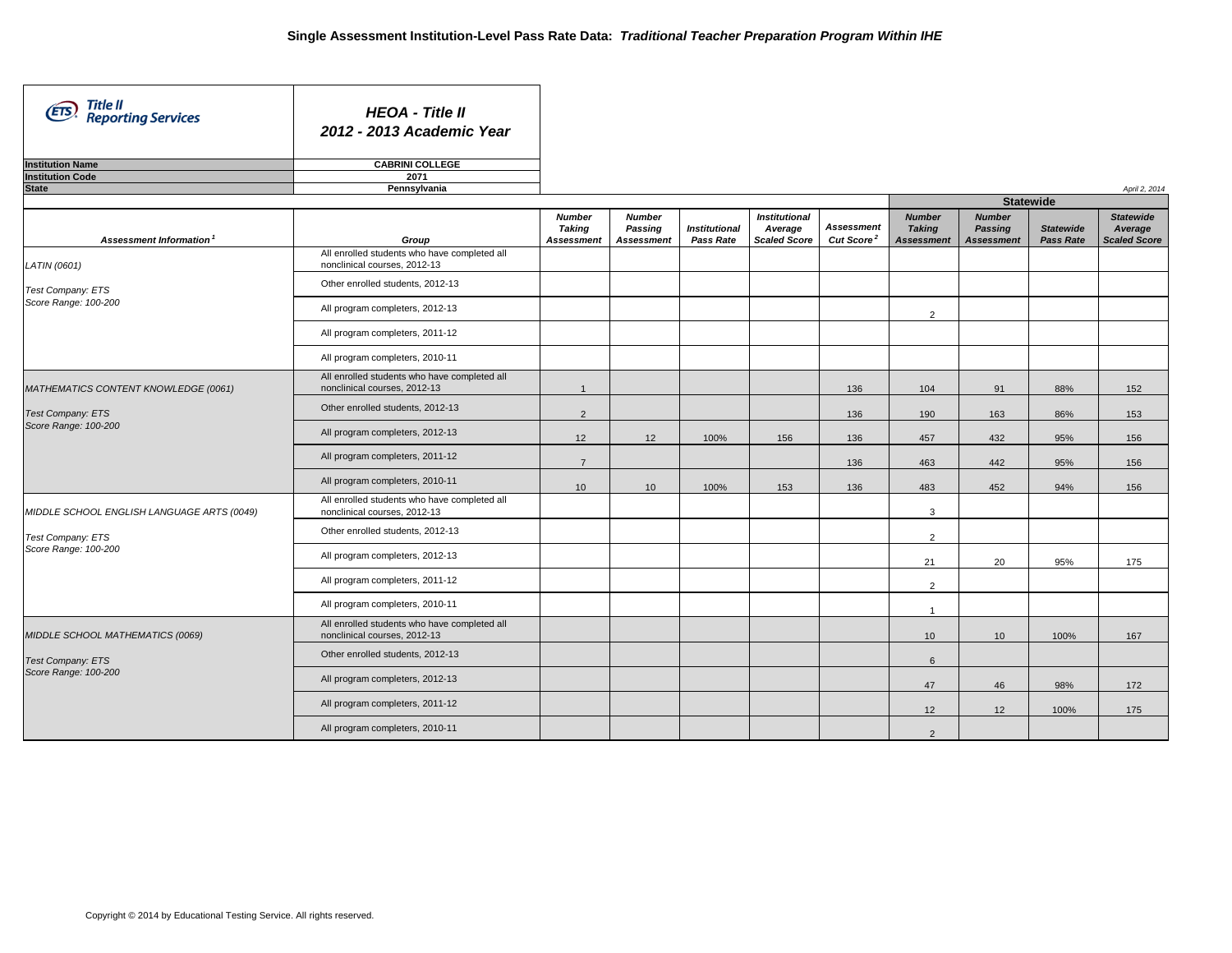| Title II<br>Reporting Services<br>(EIS)         | <b>HEOA - Title II</b><br>2012 - 2013 Academic Year                          |                                              |                                               |                                   |                                                        |                                             |                                                     |                                               |                                      |                                                    |
|-------------------------------------------------|------------------------------------------------------------------------------|----------------------------------------------|-----------------------------------------------|-----------------------------------|--------------------------------------------------------|---------------------------------------------|-----------------------------------------------------|-----------------------------------------------|--------------------------------------|----------------------------------------------------|
| <b>Institution Name</b>                         | <b>CABRINI COLLEGE</b>                                                       |                                              |                                               |                                   |                                                        |                                             |                                                     |                                               |                                      |                                                    |
| <b>Institution Code</b>                         | 2071                                                                         |                                              |                                               |                                   |                                                        |                                             |                                                     |                                               |                                      |                                                    |
| <b>State</b>                                    | Pennsylvania                                                                 |                                              |                                               |                                   |                                                        |                                             |                                                     |                                               |                                      | April 2, 2014                                      |
|                                                 |                                                                              |                                              |                                               |                                   |                                                        |                                             |                                                     | <b>Statewide</b>                              |                                      |                                                    |
| Assessment Information <sup>1</sup>             | Group                                                                        | <b>Number</b><br>Taking<br><b>Assessment</b> | <b>Number</b><br>Passing<br><b>Assessment</b> | <b>Institutional</b><br>Pass Rate | <b>Institutional</b><br>Average<br><b>Scaled Score</b> | <b>Assessment</b><br>Cut Score <sup>2</sup> | <b>Number</b><br><b>Taking</b><br><b>Assessment</b> | <b>Number</b><br>Passing<br><b>Assessment</b> | <b>Statewide</b><br><b>Pass Rate</b> | <b>Statewide</b><br>Average<br><b>Scaled Score</b> |
| MIDDLE SCHOOL SCIENCE (0439)                    | All enrolled students who have completed all<br>nonclinical courses, 2012-13 |                                              |                                               |                                   |                                                        |                                             | $\mathbf{1}$                                        |                                               |                                      |                                                    |
| Test Company: ETS                               | Other enrolled students, 2012-13                                             |                                              |                                               |                                   |                                                        |                                             | $\overline{4}$                                      |                                               |                                      |                                                    |
| Score Range: 100-200                            | All program completers, 2012-13                                              |                                              |                                               |                                   |                                                        |                                             | 11                                                  | 11                                            | 100%                                 | 157                                                |
|                                                 | All program completers, 2011-12                                              |                                              |                                               |                                   |                                                        |                                             | $\overline{4}$                                      |                                               |                                      |                                                    |
|                                                 | All program completers, 2010-11                                              |                                              |                                               |                                   |                                                        |                                             | 2                                                   |                                               |                                      |                                                    |
| MIDDLE SCHOOL SOCIAL STUDIES (0089)             | All enrolled students who have completed all<br>nonclinical courses, 2012-13 |                                              |                                               |                                   |                                                        |                                             | 2                                                   |                                               |                                      |                                                    |
| Test Company: ETS                               | Other enrolled students, 2012-13                                             |                                              |                                               |                                   |                                                        |                                             | $\mathbf{3}$                                        |                                               |                                      |                                                    |
| Score Range: 100-200                            | All program completers, 2012-13                                              |                                              |                                               |                                   |                                                        |                                             | $\overline{7}$                                      |                                               |                                      |                                                    |
|                                                 | All program completers, 2011-12                                              |                                              |                                               |                                   |                                                        |                                             | $\overline{1}$                                      |                                               |                                      |                                                    |
|                                                 | All program completers, 2010-11                                              |                                              |                                               |                                   |                                                        |                                             |                                                     |                                               |                                      |                                                    |
| MUSIC CONTENT KNOWLEDGE (0113)                  | All enrolled students who have completed all<br>nonclinical courses, 2012-13 |                                              |                                               |                                   |                                                        |                                             | 104                                                 | 95                                            | 91%                                  | 170                                                |
| Test Company: ETS                               | Other enrolled students, 2012-13                                             |                                              |                                               |                                   |                                                        |                                             | 100                                                 | 90                                            | 90%                                  | 167                                                |
| Score Range: 100-200                            | All program completers, 2012-13                                              |                                              |                                               |                                   |                                                        |                                             | 314                                                 | 301                                           | 96%                                  | 171                                                |
|                                                 | All program completers, 2011-12                                              |                                              |                                               |                                   |                                                        |                                             | 360                                                 | 350                                           | 97%                                  | 172                                                |
|                                                 | All program completers, 2010-11                                              |                                              |                                               |                                   |                                                        |                                             | 402                                                 | 391                                           | 97%                                  | 171                                                |
| PA 4-8 CORE SUBJ CONC ENG LANG ARTS (CD) (5156) | All enrolled students who have completed all<br>nonclinical courses, 2012-13 |                                              |                                               |                                   |                                                        |                                             | 34                                                  | 27                                            | 79%                                  | 169                                                |
| Test Company: ETS                               | Other enrolled students, 2012-13                                             |                                              |                                               |                                   |                                                        |                                             | 35                                                  | 23                                            | 66%                                  | 163                                                |
| Score Range: 100-200                            | All program completers, 2012-13                                              |                                              |                                               |                                   |                                                        |                                             | 74                                                  | 71                                            | 96%                                  | 172                                                |
|                                                 | All program completers, 2011-12                                              |                                              |                                               |                                   |                                                        |                                             |                                                     |                                               |                                      |                                                    |
|                                                 | All program completers, 2010-11                                              |                                              |                                               |                                   |                                                        |                                             |                                                     |                                               |                                      |                                                    |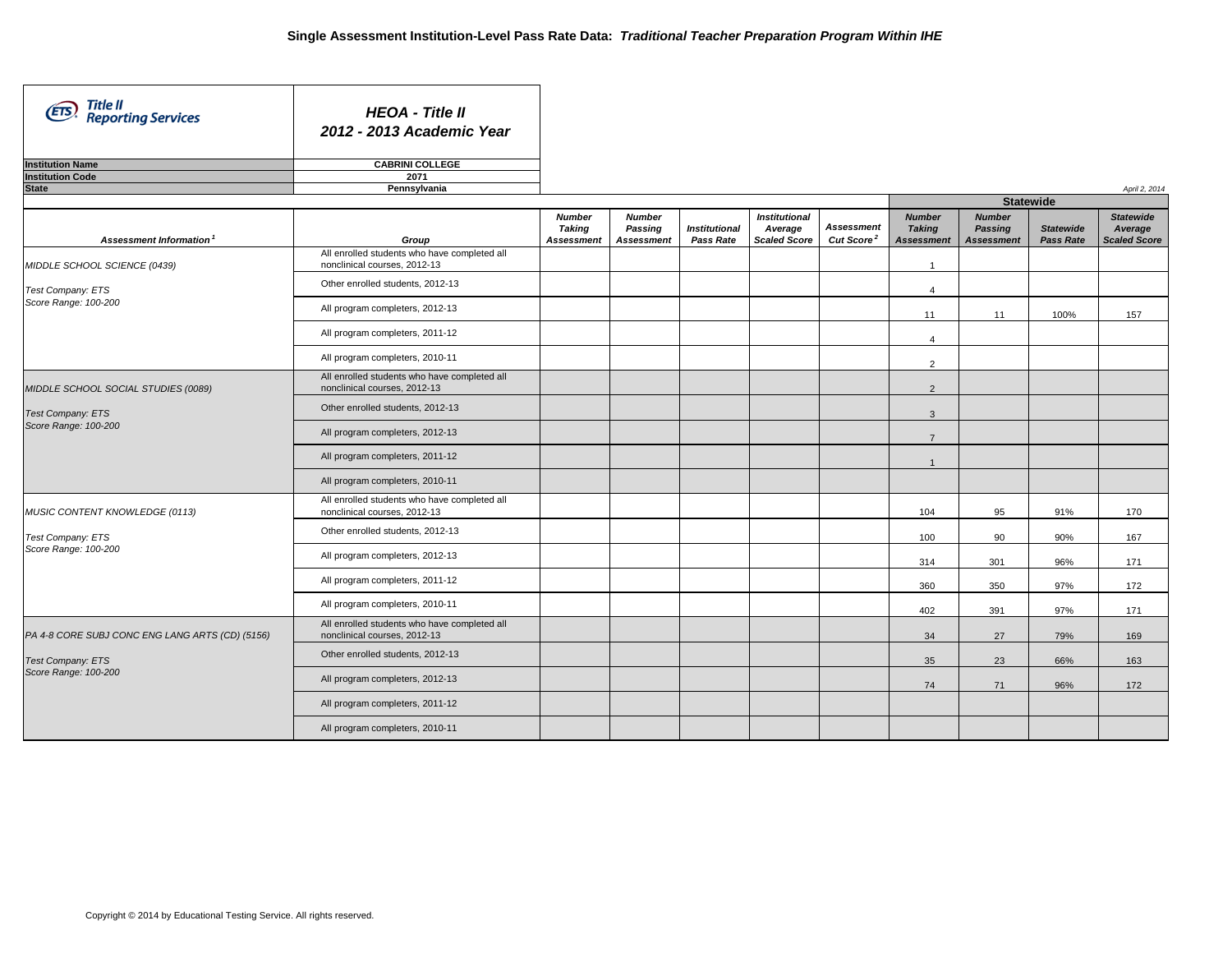| Title II<br>Reporting Services<br>(ETS)                  | <b>HEOA - Title II</b><br>2012 - 2013 Academic Year                          |                                              |                                               |                                          |                                                        |                                             |                                                     |                                                      |                                      |                                                    |
|----------------------------------------------------------|------------------------------------------------------------------------------|----------------------------------------------|-----------------------------------------------|------------------------------------------|--------------------------------------------------------|---------------------------------------------|-----------------------------------------------------|------------------------------------------------------|--------------------------------------|----------------------------------------------------|
| <b>Institution Name</b>                                  | <b>CABRINI COLLEGE</b>                                                       |                                              |                                               |                                          |                                                        |                                             |                                                     |                                                      |                                      |                                                    |
| <b>Institution Code</b>                                  | 2071                                                                         |                                              |                                               |                                          |                                                        |                                             |                                                     |                                                      |                                      |                                                    |
| <b>State</b>                                             | Pennsylvania                                                                 |                                              |                                               |                                          |                                                        |                                             |                                                     | <b>Statewide</b>                                     |                                      | April 2, 2014                                      |
|                                                          |                                                                              |                                              |                                               |                                          |                                                        |                                             |                                                     |                                                      |                                      |                                                    |
| Assessment Information <sup>1</sup>                      | Group                                                                        | <b>Number</b><br>Taking<br><b>Assessment</b> | <b>Number</b><br>Passing<br><b>Assessment</b> | <b>Institutional</b><br><b>Pass Rate</b> | <b>Institutional</b><br>Average<br><b>Scaled Score</b> | <b>Assessment</b><br>Cut Score <sup>2</sup> | <b>Number</b><br><b>Taking</b><br><b>Assessment</b> | <b>Number</b><br><b>Passing</b><br><b>Assessment</b> | <b>Statewide</b><br><b>Pass Rate</b> | <b>Statewide</b><br>Average<br><b>Scaled Score</b> |
| PA 4-8 CORE SUBJ CONC MATHEMATICS (CD) (5158)            | All enrolled students who have completed all<br>nonclinical courses, 2012-13 |                                              |                                               |                                          |                                                        |                                             | 41                                                  | 18                                                   | 44%                                  | 167                                                |
| Test Company: ETS                                        | Other enrolled students, 2012-13                                             |                                              |                                               |                                          |                                                        |                                             | 47                                                  | 19                                                   | 40%                                  | 163                                                |
| Score Range: 100-200                                     | All program completers, 2012-13                                              |                                              |                                               |                                          |                                                        |                                             | 56                                                  | 43                                                   | 77%                                  | 176                                                |
|                                                          | All program completers, 2011-12                                              |                                              |                                               |                                          |                                                        |                                             | $\overline{1}$                                      |                                                      |                                      |                                                    |
|                                                          | All program completers, 2010-11                                              |                                              |                                               |                                          |                                                        |                                             |                                                     |                                                      |                                      |                                                    |
| PA 4-8 CORE SUBJ CONC SCIENCE (CD) (5159)                | All enrolled students who have completed all<br>nonclinical courses, 2012-13 |                                              |                                               |                                          |                                                        |                                             | 6                                                   |                                                      |                                      |                                                    |
| Test Company: ETS                                        | Other enrolled students, 2012-13                                             |                                              |                                               |                                          |                                                        |                                             | 19                                                  | 14                                                   | 74%                                  | 160                                                |
| Score Range: 100-200                                     | All program completers, 2012-13                                              |                                              |                                               |                                          |                                                        |                                             | 14                                                  | 14                                                   | 100%                                 | 165                                                |
|                                                          | All program completers, 2011-12                                              |                                              |                                               |                                          |                                                        |                                             | $\overline{1}$                                      |                                                      |                                      |                                                    |
|                                                          | All program completers, 2010-11                                              |                                              |                                               |                                          |                                                        |                                             |                                                     |                                                      |                                      |                                                    |
| PA 4-8 CORE SUBJ CONC SOCIAL STUDIES (CD) (5157)         | All enrolled students who have completed all<br>nonclinical courses, 2012-13 |                                              |                                               |                                          |                                                        |                                             | 12                                                  | 9                                                    | 75%                                  | 157                                                |
| Test Company: ETS                                        | Other enrolled students, 2012-13                                             |                                              |                                               |                                          |                                                        |                                             | 20                                                  | 17                                                   | 85%                                  | 163                                                |
| Score Range: 100-200                                     | All program completers, 2012-13                                              |                                              |                                               |                                          |                                                        |                                             | 18                                                  | 17                                                   | 94%                                  | 161                                                |
|                                                          | All program completers, 2011-12                                              |                                              |                                               |                                          |                                                        |                                             |                                                     |                                                      |                                      |                                                    |
|                                                          | All program completers, 2010-11                                              |                                              |                                               |                                          |                                                        |                                             |                                                     |                                                      |                                      |                                                    |
| PA 4-8 CORE SUBTEST ENG LANG ARTS SOC STU (CD)<br>(5154) | All enrolled students who have completed all<br>nonclinical courses, 2012-13 |                                              |                                               |                                          |                                                        |                                             | 105                                                 | 68                                                   | 65%                                  | 157                                                |
| Test Company: ETS                                        | Other enrolled students, 2012-13                                             | $\mathbf{1}$                                 |                                               |                                          |                                                        | 152                                         | 123                                                 | 75                                                   | 61%                                  | 155                                                |
| Score Range: 100-200                                     | All program completers, 2012-13                                              |                                              |                                               |                                          |                                                        |                                             | 163                                                 | 146                                                  | 90%                                  | 164                                                |
|                                                          | All program completers, 2011-12                                              |                                              |                                               |                                          |                                                        |                                             | $\overline{2}$                                      |                                                      |                                      |                                                    |
|                                                          | All program completers, 2010-11                                              |                                              |                                               |                                          |                                                        |                                             |                                                     |                                                      |                                      |                                                    |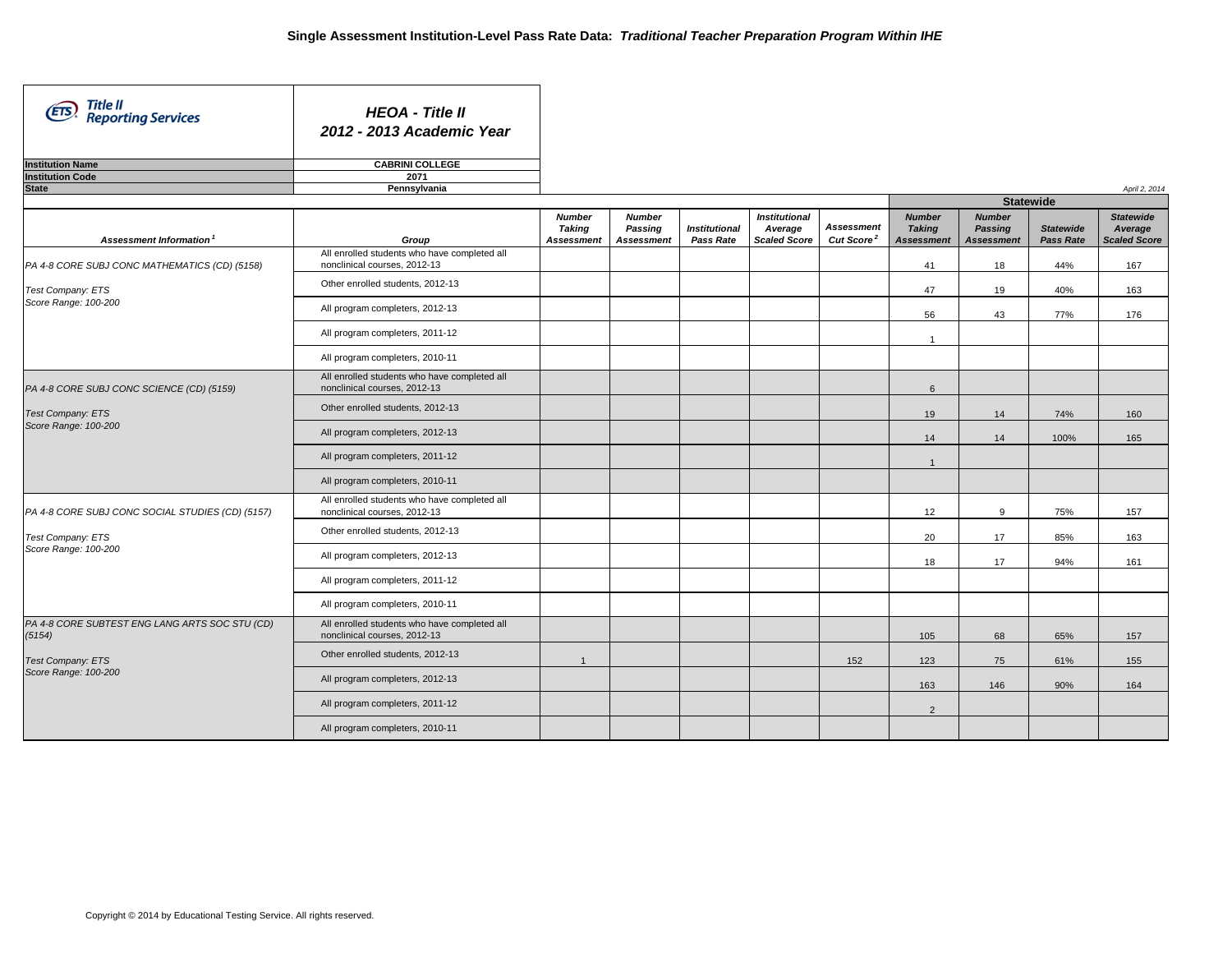| Title II<br>(ETS<br><b>Reporting Services</b>    | <b>HEOA - Title II</b><br>2012 - 2013 Academic Year                             |                                              |                                               |                                   |                                                        |                                             |                                                     |                                               |                               |                                                    |
|--------------------------------------------------|---------------------------------------------------------------------------------|----------------------------------------------|-----------------------------------------------|-----------------------------------|--------------------------------------------------------|---------------------------------------------|-----------------------------------------------------|-----------------------------------------------|-------------------------------|----------------------------------------------------|
| <b>Institution Name</b>                          | <b>CABRINI COLLEGE</b>                                                          |                                              |                                               |                                   |                                                        |                                             |                                                     |                                               |                               |                                                    |
| <b>Institution Code</b>                          | 2071                                                                            |                                              |                                               |                                   |                                                        |                                             |                                                     |                                               |                               |                                                    |
| <b>State</b>                                     | Pennsylvania                                                                    |                                              |                                               |                                   |                                                        |                                             |                                                     |                                               |                               | April 2, 2014                                      |
|                                                  |                                                                                 |                                              |                                               |                                   |                                                        |                                             |                                                     | <b>Statewide</b>                              |                               |                                                    |
| Assessment Information <sup>1</sup>              | Group                                                                           | <b>Number</b><br>Taking<br><b>Assessment</b> | <b>Number</b><br>Passing<br><b>Assessment</b> | <b>Institutional</b><br>Pass Rate | <b>Institutional</b><br>Average<br><b>Scaled Score</b> | <b>Assessment</b><br>Cut Score <sup>2</sup> | <b>Number</b><br><b>Taking</b><br><b>Assessment</b> | <b>Number</b><br>Passing<br><b>Assessment</b> | <b>Statewide</b><br>Pass Rate | <b>Statewide</b><br>Average<br><b>Scaled Score</b> |
| PA 4-8 CORE SUBTEST MATH AND SCIENCE (CD) (5155) | All enrolled students who have completed all<br>nonclinical courses, 2012-13    |                                              |                                               |                                   |                                                        |                                             | 105                                                 | 72                                            | 69%                           | 169                                                |
| Test Company: ETS                                | Other enrolled students, 2012-13                                                | $\overline{1}$                               |                                               |                                   |                                                        | 164                                         | 123                                                 | 80                                            | 65%                           | 167                                                |
| Score Range: 100-200                             | All program completers, 2012-13                                                 |                                              |                                               |                                   |                                                        |                                             | 163                                                 | 153                                           | 94%                           | 178                                                |
|                                                  | All program completers, 2011-12                                                 |                                              |                                               |                                   |                                                        |                                             | $\overline{2}$                                      |                                               |                               |                                                    |
|                                                  | All program completers, 2010-11<br>All enrolled students who have completed all |                                              |                                               |                                   |                                                        |                                             |                                                     |                                               |                               |                                                    |
| PA 4-8 CORE SUBTEST PEDAGOGY (CD) (5153)         | nonclinical courses, 2012-13                                                    |                                              |                                               |                                   |                                                        |                                             | 105                                                 | 99                                            | 94%                           | 174                                                |
| Test Company: ETS<br>Score Range: 100-200        | Other enrolled students, 2012-13                                                | $\overline{1}$                               |                                               |                                   |                                                        | 162                                         | 123                                                 | 105                                           | 85%                           | 173                                                |
|                                                  | All program completers, 2012-13                                                 |                                              |                                               |                                   |                                                        |                                             | 163                                                 | 163                                           | 100%                          | 176                                                |
|                                                  | All program completers, 2011-12                                                 |                                              |                                               |                                   |                                                        |                                             | $\overline{2}$                                      |                                               |                               |                                                    |
|                                                  | All program completers, 2010-11<br>All enrolled students who have completed all |                                              |                                               |                                   |                                                        |                                             |                                                     |                                               |                               |                                                    |
| PHYSICS CONTENT KNOWLEDGE II (0265)              | nonclinical courses, 2012-13                                                    |                                              |                                               |                                   |                                                        |                                             | 6                                                   |                                               |                               |                                                    |
| Test Company: ETS<br>Score Range: 100-200        | Other enrolled students, 2012-13                                                |                                              |                                               |                                   |                                                        |                                             | 11                                                  | 8                                             | 73%                           | 151                                                |
|                                                  | All program completers, 2012-13                                                 |                                              |                                               |                                   |                                                        |                                             | 35                                                  | 33                                            | 94%                           | 156                                                |
|                                                  | All program completers, 2011-12                                                 |                                              |                                               |                                   |                                                        |                                             | 33                                                  | 29                                            | 88%                           | 152                                                |
|                                                  | All program completers, 2010-11<br>All enrolled students who have completed all |                                              |                                               |                                   |                                                        |                                             | 39                                                  | 35                                            | 90%                           | 156                                                |
| PRAXIS I MATHEMATICS (0730)                      | nonclinical courses, 2012-13                                                    | 17                                           | 14                                            | 82%                               | 175                                                    | 173                                         | 2857                                                | 2784                                          | 97%                           | 180                                                |
| <b>Test Company: ETS</b><br>Score Range: 150-190 | Other enrolled students, 2012-13                                                | 73                                           | 51                                            | 70%                               | 175                                                    | 173                                         | 6862                                                | 6590                                          | 96%                           | 180                                                |
|                                                  | All program completers, 2012-13                                                 | 133                                          | 120                                           | 90%                               | 178                                                    | 173                                         | 8116                                                | 7953                                          | 98%                           | 180                                                |
|                                                  | All program completers, 2011-12                                                 | 124                                          | 116                                           | 94%                               | 179                                                    | 173                                         | 9399                                                | 9269                                          | 99%                           | 180                                                |
|                                                  | All program completers, 2010-11                                                 | 126                                          | 126                                           | 100%                              | 180                                                    | 173                                         | 9333                                                | 9242                                          | 99%                           | 181                                                |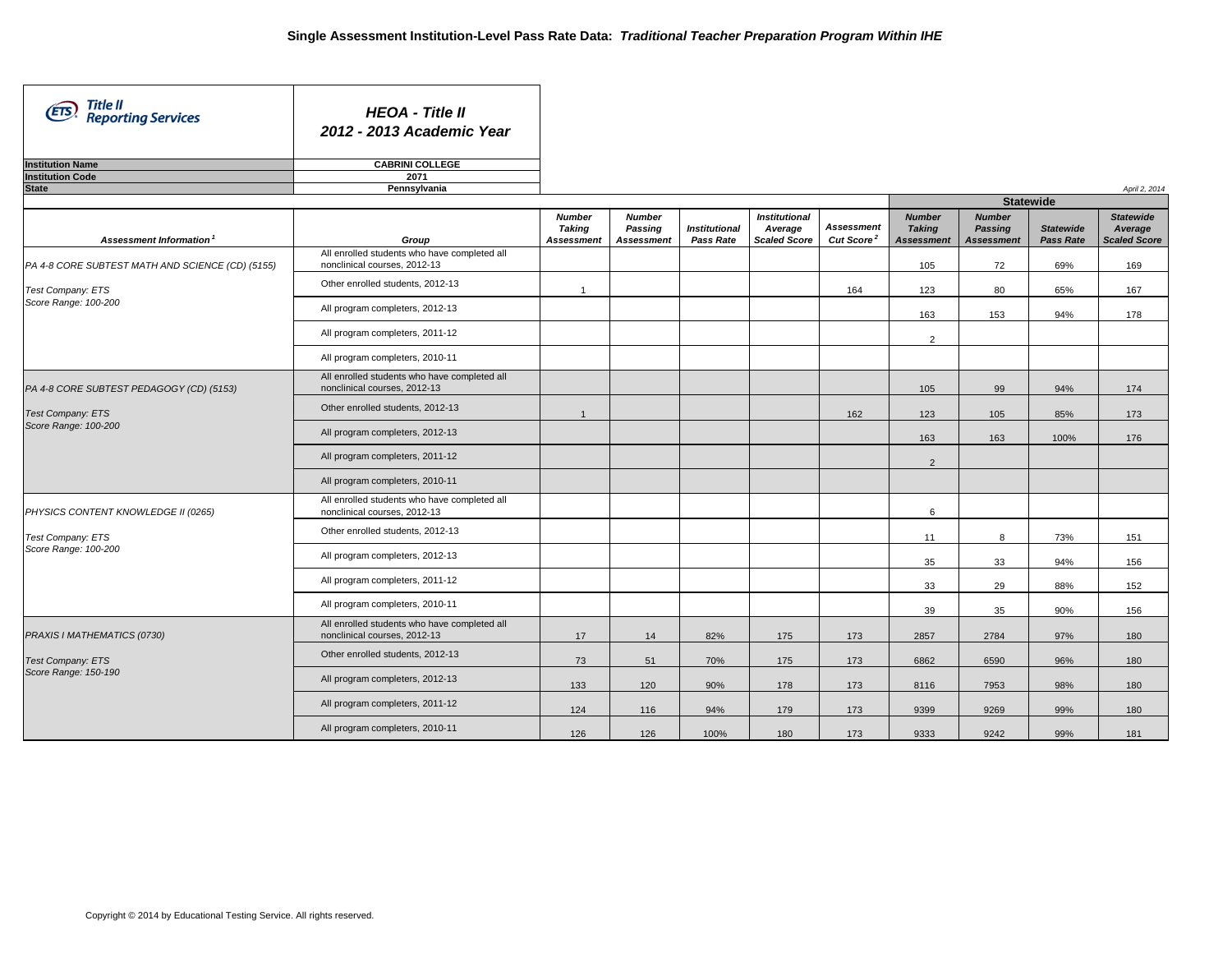| Title II<br>(ETS)<br><b>Reporting Services</b> | <b>HEOA - Title II</b><br>2012 - 2013 Academic Year                             |                                                     |                                               |                                   |                                                        |                                             |                                                     |                                                      |                               |                                                    |
|------------------------------------------------|---------------------------------------------------------------------------------|-----------------------------------------------------|-----------------------------------------------|-----------------------------------|--------------------------------------------------------|---------------------------------------------|-----------------------------------------------------|------------------------------------------------------|-------------------------------|----------------------------------------------------|
| <b>Institution Name</b>                        | <b>CABRINI COLLEGE</b>                                                          |                                                     |                                               |                                   |                                                        |                                             |                                                     |                                                      |                               |                                                    |
| <b>Institution Code</b>                        | 2071                                                                            |                                                     |                                               |                                   |                                                        |                                             |                                                     |                                                      |                               |                                                    |
| <b>State</b>                                   | Pennsylvania                                                                    |                                                     |                                               |                                   |                                                        |                                             |                                                     |                                                      |                               | April 2, 2014                                      |
|                                                |                                                                                 |                                                     |                                               |                                   |                                                        |                                             |                                                     | <b>Statewide</b>                                     |                               |                                                    |
| Assessment Information <sup>1</sup>            | Group                                                                           | <b>Number</b><br><b>Taking</b><br><b>Assessment</b> | <b>Number</b><br>Passing<br><b>Assessment</b> | <b>Institutional</b><br>Pass Rate | <b>Institutional</b><br>Average<br><b>Scaled Score</b> | <b>Assessment</b><br>Cut Score <sup>2</sup> | <b>Number</b><br><b>Taking</b><br><b>Assessment</b> | <b>Number</b><br><b>Passing</b><br><b>Assessment</b> | <b>Statewide</b><br>Pass Rate | <b>Statewide</b><br>Average<br><b>Scaled Score</b> |
| PRAXIS I READING (0710)                        | All enrolled students who have completed all<br>nonclinical courses, 2012-13    | 18                                                  | 17                                            | 94%                               | 179                                                    | 172                                         | 2860                                                | 2824                                                 | 99%                           | 179                                                |
| Test Company: ETS                              | Other enrolled students, 2012-13                                                | 71                                                  | 56                                            | 79%                               | 175                                                    | 172                                         | 6852                                                | 6679                                                 | 97%                           | 179                                                |
| Score Range: 150-190                           | All program completers, 2012-13                                                 | 132                                                 | 127                                           | 96%                               | 179                                                    | 172                                         | 8120                                                | 8038                                                 | 99%                           | 179                                                |
|                                                | All program completers, 2011-12                                                 | 122                                                 | 120                                           | 98%                               | 179                                                    | 172                                         | 9375                                                | 9313                                                 | 99%                           | 179                                                |
|                                                | All program completers, 2010-11                                                 | 129                                                 | 129                                           | 100%                              | 180                                                    | 172                                         | 9327                                                | 9283                                                 | 100%                          | 179                                                |
| PRAXIS I WRITING (0720)                        | All enrolled students who have completed all<br>nonclinical courses, 2012-13    | 18                                                  | 17                                            | 94%                               | 175                                                    | 173                                         | 2856                                                | 2812                                                 | 98%                           | 177                                                |
| Test Company: ETS<br>Score Range: 150-190      | Other enrolled students, 2012-13                                                | 72                                                  | 61                                            | 85%                               | 175                                                    | 173                                         | 6834                                                | 6629                                                 | 97%                           | 176                                                |
|                                                | All program completers, 2012-13                                                 | 131                                                 | 120                                           | 92%                               | 177                                                    | 173                                         | 8105                                                | 7984                                                 | 99%                           | 177                                                |
|                                                | All program completers, 2011-12                                                 | 122                                                 | 120                                           | 98%                               | 177                                                    | 173                                         | 9383                                                | 9294                                                 | 99%                           | 177                                                |
|                                                | All program completers, 2010-11<br>All enrolled students who have completed all | 127                                                 | 127                                           | 100%                              | 177                                                    | 173                                         | 9330                                                | 9262                                                 | 99%                           | 177                                                |
| READING SPECIALIST II (CD) (5301)              | nonclinical courses, 2012-13                                                    |                                                     |                                               |                                   |                                                        |                                             |                                                     |                                                      |                               |                                                    |
| Test Company: ETS<br>Score Range: 100-200      | Other enrolled students, 2012-13                                                |                                                     |                                               |                                   |                                                        |                                             | 10 <sup>1</sup>                                     | 10                                                   | 100%                          | 182                                                |
|                                                | All program completers, 2012-13<br>All program completers, 2011-12              |                                                     |                                               |                                   |                                                        |                                             | 14                                                  | 14                                                   | 100%                          | 182                                                |
|                                                | All program completers, 2010-11                                                 |                                                     |                                               |                                   |                                                        |                                             |                                                     |                                                      |                               |                                                    |
|                                                | All enrolled students who have completed all                                    |                                                     |                                               |                                   |                                                        |                                             |                                                     |                                                      |                               |                                                    |
| READING SPECIALIST (0300)                      | nonclinical courses, 2012-13<br>Other enrolled students, 2012-13                |                                                     |                                               |                                   |                                                        |                                             | $\overline{4}$                                      |                                                      |                               |                                                    |
| Test Company: ETS<br>Score Range: 250-990      | All program completers, 2012-13                                                 | $\overline{1}$                                      |                                               |                                   |                                                        | 570                                         | 20                                                  | 19                                                   | 95%                           | 645                                                |
|                                                |                                                                                 |                                                     |                                               |                                   |                                                        |                                             | $\overline{4}$                                      |                                                      |                               |                                                    |
|                                                | All program completers, 2011-12                                                 |                                                     |                                               |                                   |                                                        |                                             | 20                                                  | 16                                                   | 80%                           | 622                                                |
|                                                | All program completers, 2010-11                                                 | -1                                                  |                                               |                                   |                                                        | 570                                         | 17                                                  | 16                                                   | 94%                           | 629                                                |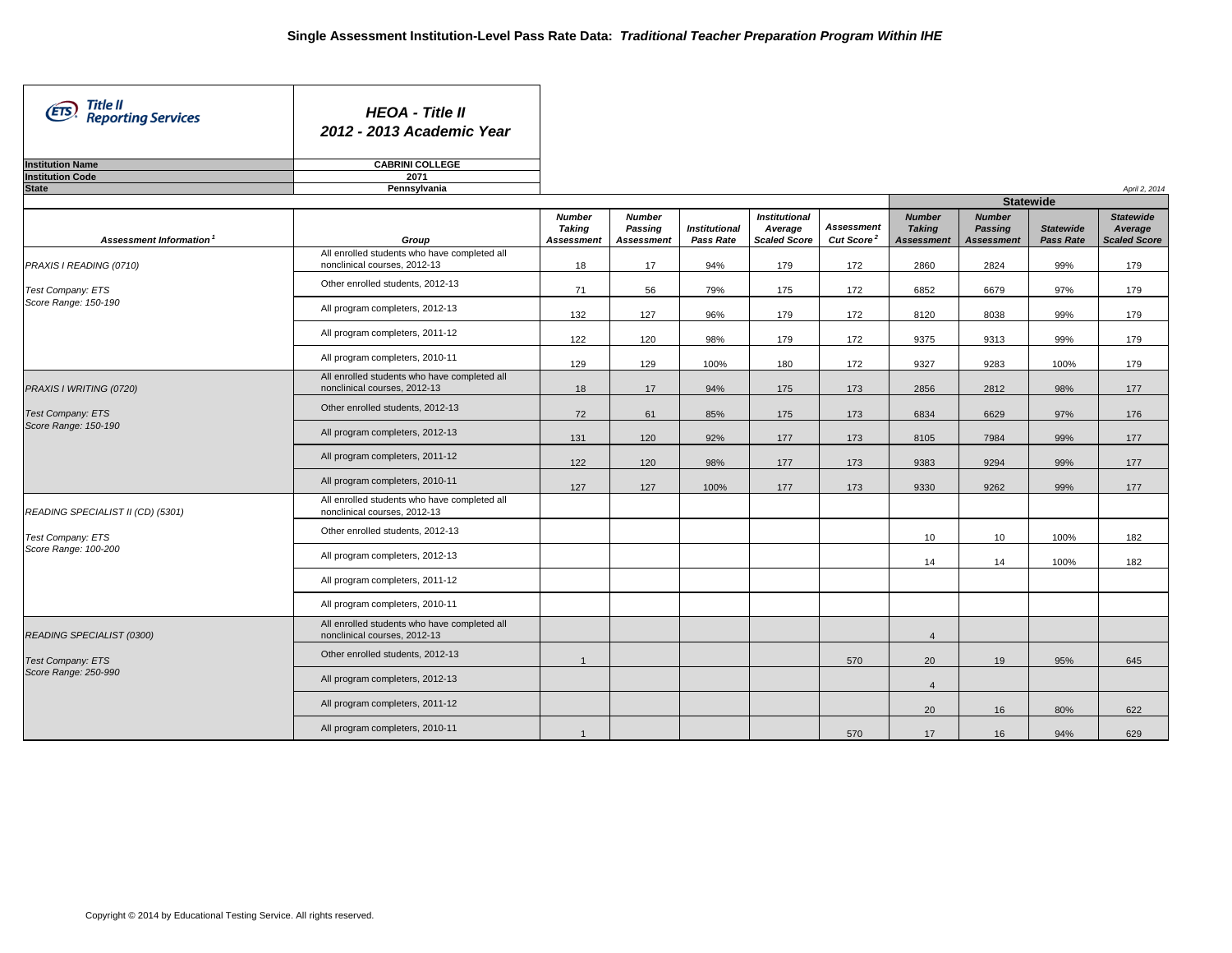| Title II<br>Reporting Services<br>(EIS)         | <b>HEOA - Title II</b><br>2012 - 2013 Academic Year                          |                                                     |                                               |                                   |                                                        |                                             |                                                     |                                               |                               |                                                    |
|-------------------------------------------------|------------------------------------------------------------------------------|-----------------------------------------------------|-----------------------------------------------|-----------------------------------|--------------------------------------------------------|---------------------------------------------|-----------------------------------------------------|-----------------------------------------------|-------------------------------|----------------------------------------------------|
| <b>Institution Name</b>                         | <b>CABRINI COLLEGE</b>                                                       |                                                     |                                               |                                   |                                                        |                                             |                                                     |                                               |                               |                                                    |
| <b>Institution Code</b>                         | 2071                                                                         |                                                     |                                               |                                   |                                                        |                                             |                                                     |                                               |                               |                                                    |
| <b>State</b>                                    | Pennsylvania                                                                 |                                                     |                                               |                                   |                                                        |                                             |                                                     |                                               |                               | April 2, 2014                                      |
|                                                 |                                                                              |                                                     |                                               |                                   |                                                        |                                             |                                                     |                                               | <b>Statewide</b>              |                                                    |
| Assessment Information <sup>1</sup>             | Group                                                                        | <b>Number</b><br><b>Taking</b><br><b>Assessment</b> | <b>Number</b><br>Passing<br><b>Assessment</b> | <b>Institutional</b><br>Pass Rate | <b>Institutional</b><br>Average<br><b>Scaled Score</b> | <b>Assessment</b><br>Cut Score <sup>2</sup> | <b>Number</b><br><b>Taking</b><br><b>Assessment</b> | <b>Number</b><br>Passing<br><b>Assessment</b> | <b>Statewide</b><br>Pass Rate | <b>Statewide</b><br>Average<br><b>Scaled Score</b> |
| SE CORE KNOWLEDGE & APPLICATIONS (0354)         | All enrolled students who have completed all<br>nonclinical courses, 2012-13 |                                                     |                                               |                                   |                                                        |                                             | 42                                                  | 42                                            | 100%                          | 173                                                |
| Test Company: ETS                               | Other enrolled students, 2012-13                                             |                                                     |                                               |                                   |                                                        |                                             | 98                                                  | 96                                            | 98%                           | 171                                                |
| Score Range: 100-200                            | All program completers, 2012-13                                              | 19                                                  | 19                                            | 100%                              | 167                                                    | 151                                         | 1213                                                | 1200                                          | 99%                           | 172                                                |
|                                                 | All program completers, 2011-12                                              | 24                                                  | 24                                            | 100%                              | 167                                                    | 151                                         | 1877                                                | 1858                                          | 99%                           | 172                                                |
|                                                 | All program completers, 2010-11                                              | 3                                                   |                                               |                                   |                                                        | 151                                         | 763                                                 | 759                                           | 99%                           | 173                                                |
| SE ED OF DEAF AND HARD OF HEARING (0272)        | All enrolled students who have completed all<br>nonclinical courses, 2012-13 |                                                     |                                               |                                   |                                                        |                                             | $5\overline{5}$                                     |                                               |                               |                                                    |
| Test Company: ETS                               | Other enrolled students, 2012-13                                             |                                                     |                                               |                                   |                                                        |                                             |                                                     |                                               |                               |                                                    |
| Score Range: 100-200                            | All program completers, 2012-13                                              |                                                     |                                               |                                   |                                                        |                                             | $6\phantom{1}$                                      |                                               |                               |                                                    |
|                                                 | All program completers, 2011-12                                              |                                                     |                                               |                                   |                                                        |                                             |                                                     |                                               |                               |                                                    |
|                                                 | All program completers, 2010-11                                              |                                                     |                                               |                                   |                                                        |                                             |                                                     |                                               |                               |                                                    |
| SE TEACHING SPCH TO STU W LANG IMPAIRMNT (0881) | All enrolled students who have completed all<br>nonclinical courses, 2012-13 |                                                     |                                               |                                   |                                                        |                                             |                                                     |                                               |                               |                                                    |
| Test Company: ETS                               | Other enrolled students, 2012-13                                             |                                                     |                                               |                                   |                                                        |                                             | $\overline{4}$                                      |                                               |                               |                                                    |
| Score Range: 100-200                            | All program completers, 2012-13                                              |                                                     |                                               |                                   |                                                        |                                             | 11                                                  | 11                                            | 100%                          | 169                                                |
|                                                 | All program completers, 2011-12                                              |                                                     |                                               |                                   |                                                        |                                             |                                                     |                                               |                               |                                                    |
|                                                 | All program completers, 2010-11                                              |                                                     |                                               |                                   |                                                        |                                             |                                                     |                                               |                               |                                                    |
| SE TEACHING STU WVISUAL IMPAIRMENT II (0282)    | All enrolled students who have completed all<br>nonclinical courses, 2012-13 |                                                     |                                               |                                   |                                                        |                                             |                                                     |                                               |                               |                                                    |
| Test Company: ETS                               | Other enrolled students, 2012-13                                             |                                                     |                                               |                                   |                                                        |                                             | $\mathbf{1}$                                        |                                               |                               |                                                    |
| Score Range: 100-200                            | All program completers, 2012-13                                              |                                                     |                                               |                                   |                                                        |                                             |                                                     |                                               |                               |                                                    |
|                                                 | All program completers, 2011-12                                              |                                                     |                                               |                                   |                                                        |                                             |                                                     |                                               |                               |                                                    |
|                                                 | All program completers, 2010-11                                              |                                                     |                                               |                                   |                                                        |                                             |                                                     |                                               |                               |                                                    |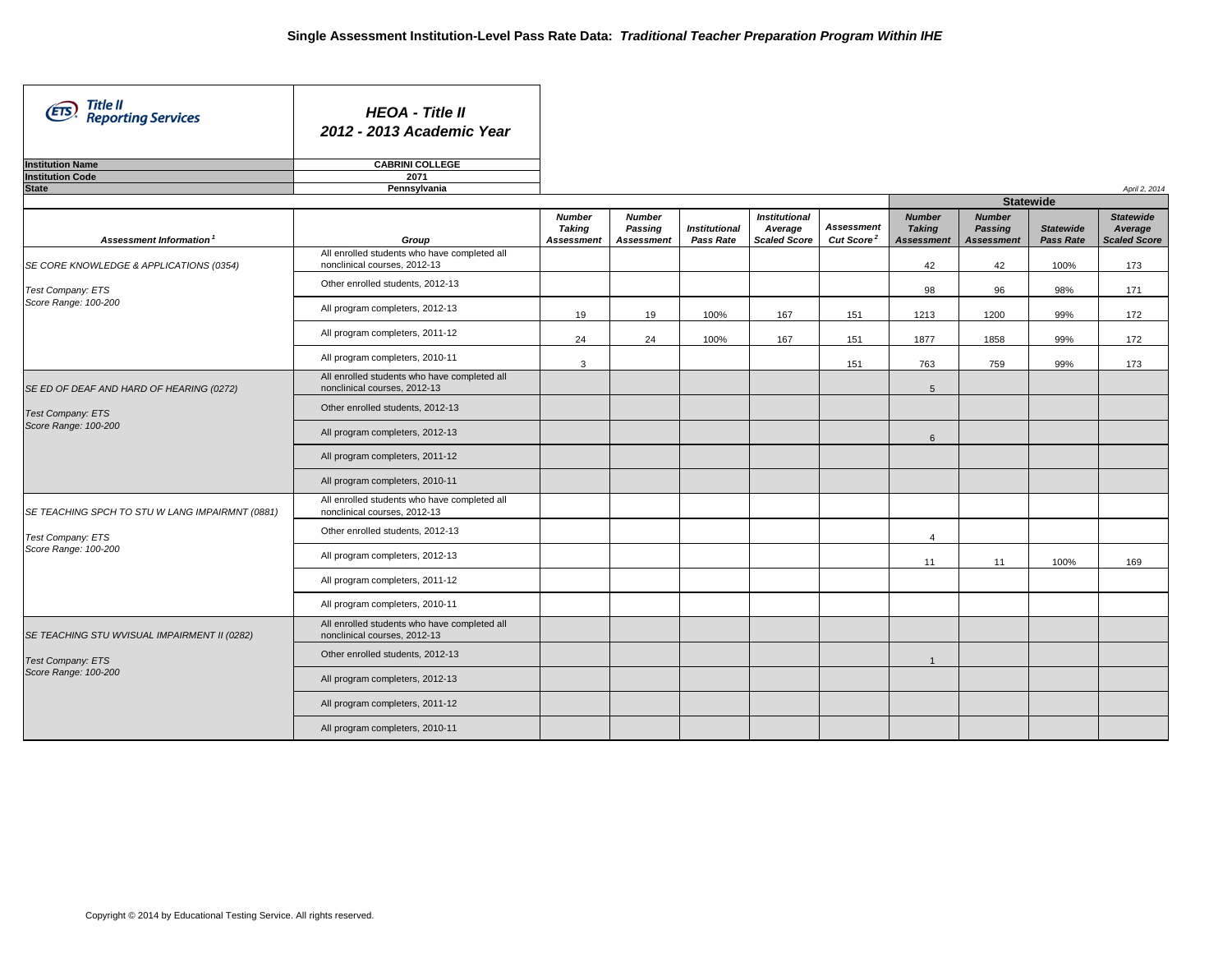| Title II<br>(ETS)<br><b>Reporting Services</b> | <b>HEOA - Title II</b><br>2012 - 2013 Academic Year                          |                                                     |                                               |                                   |                                                        |                                             |                                                     |                                               |                                      |                                                    |
|------------------------------------------------|------------------------------------------------------------------------------|-----------------------------------------------------|-----------------------------------------------|-----------------------------------|--------------------------------------------------------|---------------------------------------------|-----------------------------------------------------|-----------------------------------------------|--------------------------------------|----------------------------------------------------|
| <b>Institution Name</b>                        | <b>CABRINI COLLEGE</b>                                                       |                                                     |                                               |                                   |                                                        |                                             |                                                     |                                               |                                      |                                                    |
| <b>Institution Code</b>                        | 2071                                                                         |                                                     |                                               |                                   |                                                        |                                             |                                                     |                                               |                                      |                                                    |
| <b>State</b>                                   | Pennsylvania                                                                 |                                                     |                                               |                                   |                                                        |                                             |                                                     |                                               |                                      | April 2, 2014                                      |
|                                                |                                                                              |                                                     |                                               |                                   |                                                        |                                             |                                                     | <b>Statewide</b>                              |                                      |                                                    |
| Assessment Information <sup>1</sup>            | Group                                                                        | <b>Number</b><br><b>Taking</b><br><b>Assessment</b> | <b>Number</b><br>Passing<br><b>Assessment</b> | <b>Institutional</b><br>Pass Rate | <b>Institutional</b><br>Average<br><b>Scaled Score</b> | <b>Assessment</b><br>Cut Score <sup>2</sup> | <b>Number</b><br><b>Taking</b><br><b>Assessment</b> | <b>Number</b><br>Passing<br><b>Assessment</b> | <b>Statewide</b><br><b>Pass Rate</b> | <b>Statewide</b><br>Average<br><b>Scaled Score</b> |
| SE TEACHING STU WVISUAL IMPAIRMENT (0281)      | All enrolled students who have completed all<br>nonclinical courses, 2012-13 |                                                     |                                               |                                   |                                                        |                                             |                                                     |                                               |                                      |                                                    |
| Test Company: ETS                              | Other enrolled students, 2012-13                                             |                                                     |                                               |                                   |                                                        |                                             |                                                     |                                               |                                      |                                                    |
| Score Range: 100-200                           | All program completers, 2012-13                                              |                                                     |                                               |                                   |                                                        |                                             | $\overline{7}$                                      |                                               |                                      |                                                    |
|                                                | All program completers, 2011-12                                              |                                                     |                                               |                                   |                                                        |                                             | 9                                                   |                                               |                                      |                                                    |
|                                                | All program completers, 2010-11                                              |                                                     |                                               |                                   |                                                        |                                             | $\overline{7}$                                      |                                               |                                      |                                                    |
| SOCIAL SCIENCE (0951)                          | All enrolled students who have completed all<br>nonclinical courses, 2012-13 |                                                     |                                               |                                   |                                                        |                                             |                                                     |                                               |                                      |                                                    |
| <b>Test Company: ETS</b>                       | Other enrolled students, 2012-13                                             |                                                     |                                               |                                   |                                                        |                                             |                                                     |                                               |                                      |                                                    |
| Score Range: 100-200                           | All program completers, 2012-13                                              |                                                     |                                               |                                   |                                                        |                                             | $\mathbf{1}$                                        |                                               |                                      |                                                    |
|                                                | All program completers, 2011-12                                              |                                                     |                                               |                                   |                                                        |                                             | 3                                                   |                                               |                                      |                                                    |
|                                                | All program completers, 2010-11                                              |                                                     |                                               |                                   |                                                        |                                             | $\overline{2}$                                      |                                               |                                      |                                                    |
| SOCIAL STUDIES CONTENT KNOWLEDGE (0081)        | All enrolled students who have completed all<br>nonclinical courses, 2012-13 | 9                                                   |                                               |                                   |                                                        | 157                                         | 222                                                 | 182                                           | 82%                                  | 166                                                |
| Test Company: ETS                              | Other enrolled students, 2012-13                                             | 5                                                   |                                               |                                   |                                                        | 157                                         | 207                                                 | 167                                           | 81%                                  | 168                                                |
| Score Range: 100-200                           | All program completers, 2012-13                                              | 12                                                  | 11                                            | 92%                               | 175                                                    | 157                                         | 643                                                 | 575                                           | 89%                                  | 169                                                |
|                                                | All program completers, 2011-12                                              | 14                                                  | 12                                            | 86%                               | 163                                                    | 157                                         | 639                                                 | 597                                           | 93%                                  | 169                                                |
|                                                | All program completers, 2010-11                                              | $\overline{7}$                                      |                                               |                                   |                                                        | 157                                         | 754                                                 | 727                                           | 96%                                  | 171                                                |
| SPANISH CONTENT KNOWLEDGE (0191)               | All enrolled students who have completed all<br>nonclinical courses, 2012-13 |                                                     |                                               |                                   |                                                        |                                             | $\mathbf{3}$                                        |                                               |                                      |                                                    |
| <b>Test Company: ETS</b>                       | Other enrolled students, 2012-13                                             |                                                     |                                               |                                   |                                                        |                                             | 9                                                   |                                               |                                      |                                                    |
| Score Range: 100-200                           | All program completers, 2012-13                                              |                                                     |                                               |                                   |                                                        |                                             | $5\phantom{.0}$                                     |                                               |                                      |                                                    |
|                                                | All program completers, 2011-12                                              |                                                     |                                               |                                   |                                                        |                                             | 19                                                  | 17                                            | 89%                                  | 180                                                |
|                                                | All program completers, 2010-11                                              | $\overline{1}$                                      |                                               |                                   |                                                        | 166                                         | 38                                                  | 37                                            | 97%                                  | 175                                                |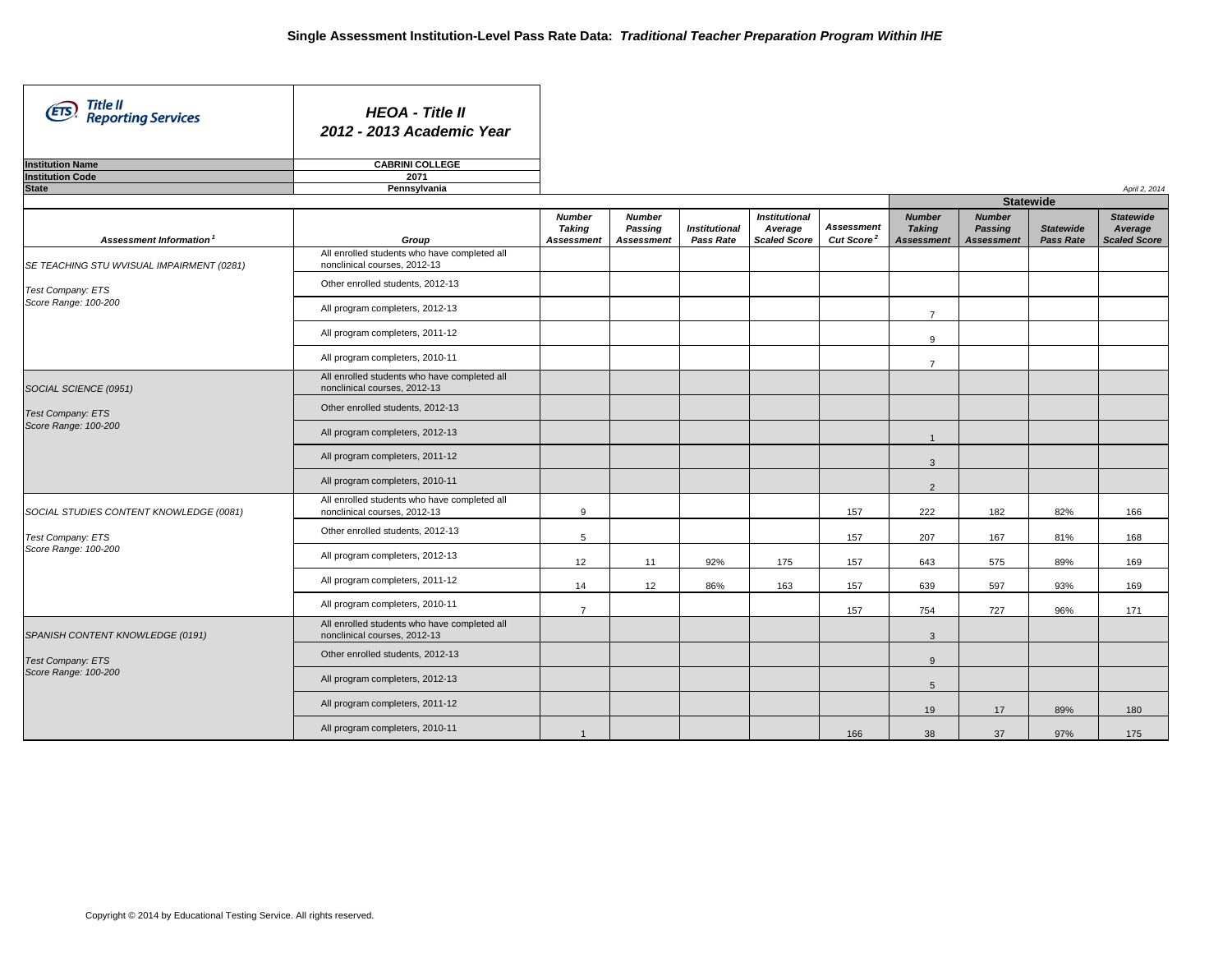| Title II<br>(ETS)<br><b>Reporting Services</b> | <b>HEOA - Title II</b><br>2012 - 2013 Academic Year                          |                                                     |                                               |                                   |                                                        |                                             |                                                     |                                               |                               |                                                    |
|------------------------------------------------|------------------------------------------------------------------------------|-----------------------------------------------------|-----------------------------------------------|-----------------------------------|--------------------------------------------------------|---------------------------------------------|-----------------------------------------------------|-----------------------------------------------|-------------------------------|----------------------------------------------------|
| <b>Institution Name</b>                        | <b>CABRINI COLLEGE</b>                                                       |                                                     |                                               |                                   |                                                        |                                             |                                                     |                                               |                               |                                                    |
| <b>Institution Code</b>                        | 2071                                                                         |                                                     |                                               |                                   |                                                        |                                             |                                                     |                                               |                               |                                                    |
| <b>State</b>                                   | Pennsylvania                                                                 |                                                     |                                               |                                   |                                                        |                                             |                                                     | <b>Statewide</b>                              |                               | April 2, 2014                                      |
|                                                |                                                                              |                                                     |                                               |                                   |                                                        |                                             |                                                     |                                               |                               |                                                    |
| Assessment Information <sup>1</sup>            | Group                                                                        | <b>Number</b><br><b>Taking</b><br><b>Assessment</b> | <b>Number</b><br>Passing<br><b>Assessment</b> | <b>Institutional</b><br>Pass Rate | <b>Institutional</b><br>Average<br><b>Scaled Score</b> | <b>Assessment</b><br>Cut Score <sup>2</sup> | <b>Number</b><br><b>Taking</b><br><b>Assessment</b> | <b>Number</b><br>Passing<br><b>Assessment</b> | <b>Statewide</b><br>Pass Rate | <b>Statewide</b><br>Average<br><b>Scaled Score</b> |
| SPANISH WORLD LANGUAGE (CD) (5195)             | All enrolled students who have completed all<br>nonclinical courses, 2012-13 |                                                     |                                               |                                   |                                                        |                                             | 19                                                  | 13                                            | 68%                           | 169                                                |
| Test Company: ETS                              | Other enrolled students, 2012-13                                             |                                                     |                                               |                                   |                                                        |                                             | 25                                                  | 11                                            | 44%                           | 162                                                |
| Score Range: 100-200                           | All program completers, 2012-13                                              | $\overline{1}$                                      |                                               |                                   |                                                        | 168                                         | 69                                                  | 37                                            | 54%                           | 167                                                |
|                                                | All program completers, 2011-12                                              | $\overline{1}$                                      |                                               |                                   |                                                        | 168                                         | 66                                                  | 48                                            | 73%                           | 171                                                |
|                                                | All program completers, 2010-11                                              |                                                     |                                               |                                   |                                                        |                                             | 53                                                  | 40                                            | 75%                           | 169                                                |
| SPEECH LANGUAGE PATHOLOGY (0330)               | All enrolled students who have completed all<br>nonclinical courses, 2012-13 |                                                     |                                               |                                   |                                                        |                                             | $\mathbf{3}$                                        |                                               |                               |                                                    |
| <b>Test Company: ETS</b>                       | Other enrolled students, 2012-13                                             |                                                     |                                               |                                   |                                                        |                                             | $5\overline{5}$                                     |                                               |                               |                                                    |
| Score Range: 250-990                           | All program completers, 2012-13                                              |                                                     |                                               |                                   |                                                        |                                             | 101                                                 | 99                                            | 98%                           | 689                                                |
|                                                | All program completers, 2011-12                                              |                                                     |                                               |                                   |                                                        |                                             |                                                     |                                               |                               |                                                    |
|                                                | All program completers, 2010-11                                              |                                                     |                                               |                                   |                                                        |                                             |                                                     |                                               |                               |                                                    |
| TCHG SPEECH TO STUDENTS WLANG IMP (0880)       | All enrolled students who have completed all<br>nonclinical courses, 2012-13 |                                                     |                                               |                                   |                                                        |                                             |                                                     |                                               |                               |                                                    |
| Test Company: ETS                              | Other enrolled students, 2012-13                                             |                                                     |                                               |                                   |                                                        |                                             | $\overline{1}$                                      |                                               |                               |                                                    |
| Score Range: 250-990                           | All program completers, 2012-13                                              |                                                     |                                               |                                   |                                                        |                                             |                                                     |                                               |                               |                                                    |
|                                                | All program completers, 2011-12                                              |                                                     |                                               |                                   |                                                        |                                             | 2                                                   |                                               |                               |                                                    |
|                                                | All program completers, 2010-11                                              |                                                     |                                               |                                   |                                                        |                                             | 24                                                  | 21                                            | 88%                           | 649                                                |
| TCHG STUDENTS WVISUAL IMPAIRMENTS (0280)       | All enrolled students who have completed all<br>nonclinical courses, 2012-13 |                                                     |                                               |                                   |                                                        |                                             |                                                     |                                               |                               |                                                    |
| <b>Test Company: ETS</b>                       | Other enrolled students, 2012-13                                             |                                                     |                                               |                                   |                                                        |                                             |                                                     |                                               |                               |                                                    |
| Score Range: 250-990                           | All program completers, 2012-13                                              |                                                     |                                               |                                   |                                                        |                                             |                                                     |                                               |                               |                                                    |
|                                                | All program completers, 2011-12                                              |                                                     |                                               |                                   |                                                        |                                             |                                                     |                                               |                               |                                                    |
|                                                | All program completers, 2010-11                                              |                                                     |                                               |                                   |                                                        |                                             | 9                                                   |                                               |                               |                                                    |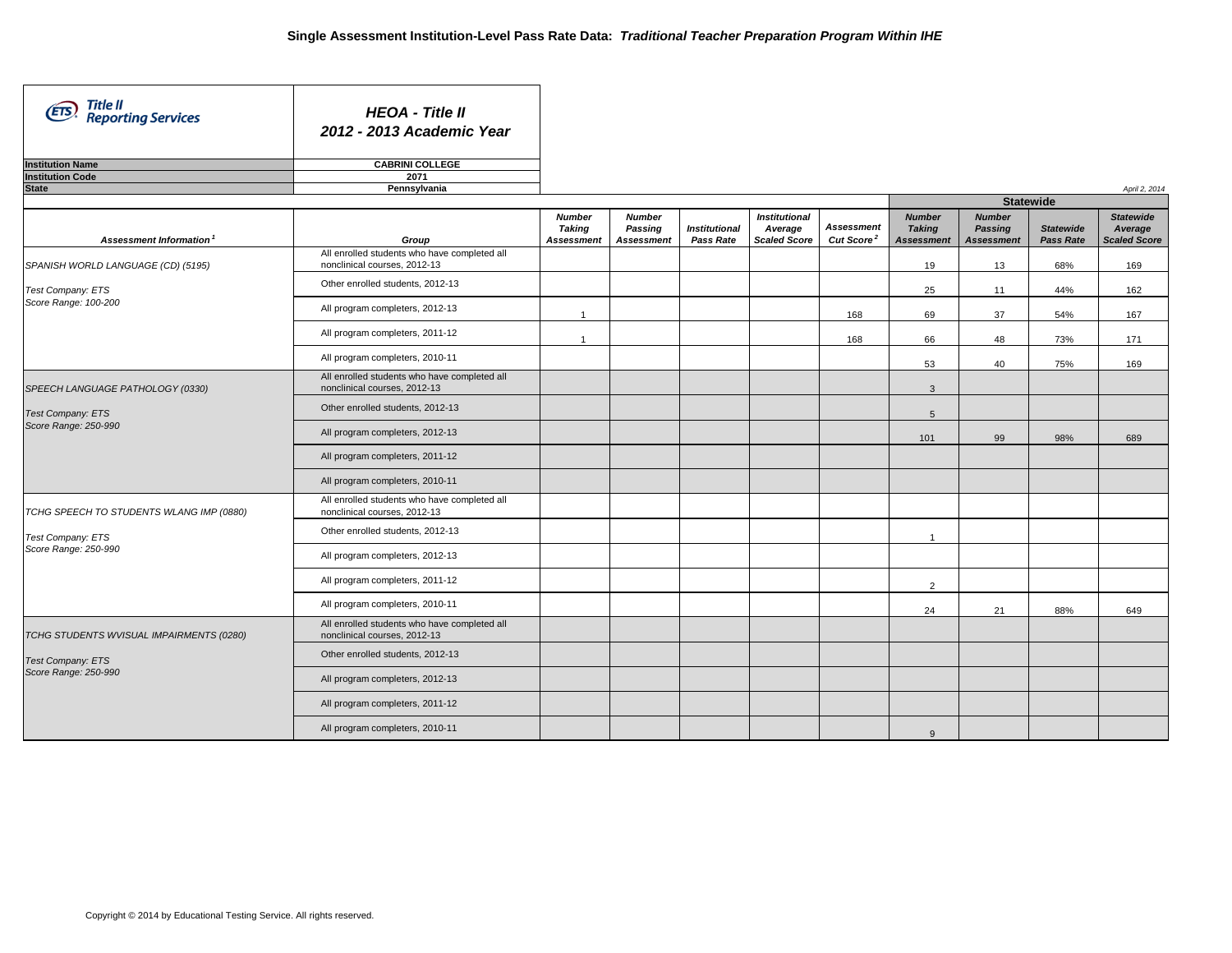| Title II<br>(ETS)<br><b>Reporting Services</b> | <b>HEOA - Title II</b><br>2012 - 2013 Academic Year                          |                                       |                                               |                                   |                                                        |                                             |                                                     |                                               |                                      |                                                    |
|------------------------------------------------|------------------------------------------------------------------------------|---------------------------------------|-----------------------------------------------|-----------------------------------|--------------------------------------------------------|---------------------------------------------|-----------------------------------------------------|-----------------------------------------------|--------------------------------------|----------------------------------------------------|
| <b>Institution Name</b>                        | <b>CABRINI COLLEGE</b><br>2071                                               |                                       |                                               |                                   |                                                        |                                             |                                                     |                                               |                                      |                                                    |
| <b>Institution Code</b><br><b>State</b>        | Pennsylvania                                                                 |                                       |                                               |                                   |                                                        |                                             |                                                     |                                               |                                      | April 2, 2014                                      |
|                                                |                                                                              |                                       |                                               |                                   |                                                        |                                             |                                                     | <b>Statewide</b>                              |                                      |                                                    |
| Assessment Information <sup>1</sup>            | Group                                                                        | <b>Number</b><br>Taking<br>Assessment | <b>Number</b><br>Passing<br><b>Assessment</b> | <b>Institutional</b><br>Pass Rate | <b>Institutional</b><br>Average<br><b>Scaled Score</b> | <b>Assessment</b><br>Cut Score <sup>2</sup> | <b>Number</b><br><b>Taking</b><br><b>Assessment</b> | <b>Number</b><br>Passing<br><b>Assessment</b> | <b>Statewide</b><br><b>Pass Rate</b> | <b>Statewide</b><br>Average<br><b>Scaled Score</b> |
| TECHNOLOGY EDUCATION II (0051)                 | All enrolled students who have completed all<br>nonclinical courses, 2012-13 |                                       |                                               |                                   |                                                        |                                             | 13                                                  | 13                                            | 100%                                 | 182                                                |
| Test Company: ETS                              | Other enrolled students, 2012-13                                             |                                       |                                               |                                   |                                                        |                                             | 10 <sup>1</sup>                                     | 9                                             | 90%                                  | 178                                                |
| Score Range: 100-200                           | All program completers, 2012-13                                              |                                       |                                               |                                   |                                                        |                                             | 55                                                  | 55                                            | 100%                                 | 185                                                |
|                                                | All program completers, 2011-12                                              |                                       |                                               |                                   |                                                        |                                             |                                                     |                                               |                                      |                                                    |
|                                                | All program completers, 2010-11                                              |                                       |                                               |                                   |                                                        |                                             |                                                     |                                               |                                      |                                                    |
| TECHNOLOGY EDUCATION (0050)                    | All enrolled students who have completed all<br>nonclinical courses, 2012-13 |                                       |                                               |                                   |                                                        |                                             |                                                     |                                               |                                      |                                                    |
| <b>Test Company: ETS</b>                       | Other enrolled students, 2012-13                                             |                                       |                                               |                                   |                                                        |                                             |                                                     |                                               |                                      |                                                    |
| Score Range: 250-990                           | All program completers, 2012-13                                              |                                       |                                               |                                   |                                                        |                                             |                                                     |                                               |                                      |                                                    |
|                                                | All program completers, 2011-12                                              |                                       |                                               |                                   |                                                        |                                             | 37                                                  | 35                                            | 95%                                  | 657                                                |
|                                                | All program completers, 2010-11                                              |                                       |                                               |                                   |                                                        |                                             | 80                                                  | 78                                            | 98%                                  | 659                                                |
| PAPA - MODULE 1 READING (ESP0001)              | All enrolled students who have completed all<br>nonclinical courses, 2012-13 | $\mathbf{1}$                          |                                               |                                   |                                                        | 220                                         | 510                                                 | 433                                           | 85%                                  | 237                                                |
| Test Company: E.S. Pearson*                    | Other enrolled students, 2012-13                                             | 40                                    | 16                                            | 40%                               | 192                                                    | 220                                         | 2696                                                | 2165                                          | 80%                                  | 230                                                |
| Score Range: 100-300                           | All program completers, 2012-13                                              |                                       |                                               |                                   |                                                        |                                             | 96                                                  | 86                                            | 90%                                  | 244                                                |
|                                                | All program completers, 2011-12                                              |                                       |                                               |                                   |                                                        |                                             | $\overline{2}$                                      |                                               |                                      |                                                    |
|                                                | All program completers, 2010-11                                              |                                       |                                               |                                   |                                                        |                                             |                                                     |                                               |                                      |                                                    |
| PAPA - MODULE 2 MATH (ESP0002)                 | All enrolled students who have completed all<br>nonclinical courses, 2012-13 | $\overline{1}$                        |                                               |                                   |                                                        | 220                                         | 504                                                 | 417                                           | 83%                                  | 235                                                |
| Test Company: E.S. Pearson*                    | Other enrolled students, 2012-13                                             | 49                                    | 12                                            | 24%                               | 183                                                    | 220                                         | 2696                                                | 2085                                          | 77%                                  | 230                                                |
| Score Range: 100-300                           | All program completers, 2012-13                                              |                                       |                                               |                                   |                                                        |                                             | 95                                                  | 79                                            | 83%                                  | 243                                                |
|                                                | All program completers, 2011-12                                              |                                       |                                               |                                   |                                                        |                                             | $\overline{2}$                                      |                                               |                                      |                                                    |
|                                                | All program completers, 2010-11                                              |                                       |                                               |                                   |                                                        |                                             |                                                     |                                               |                                      |                                                    |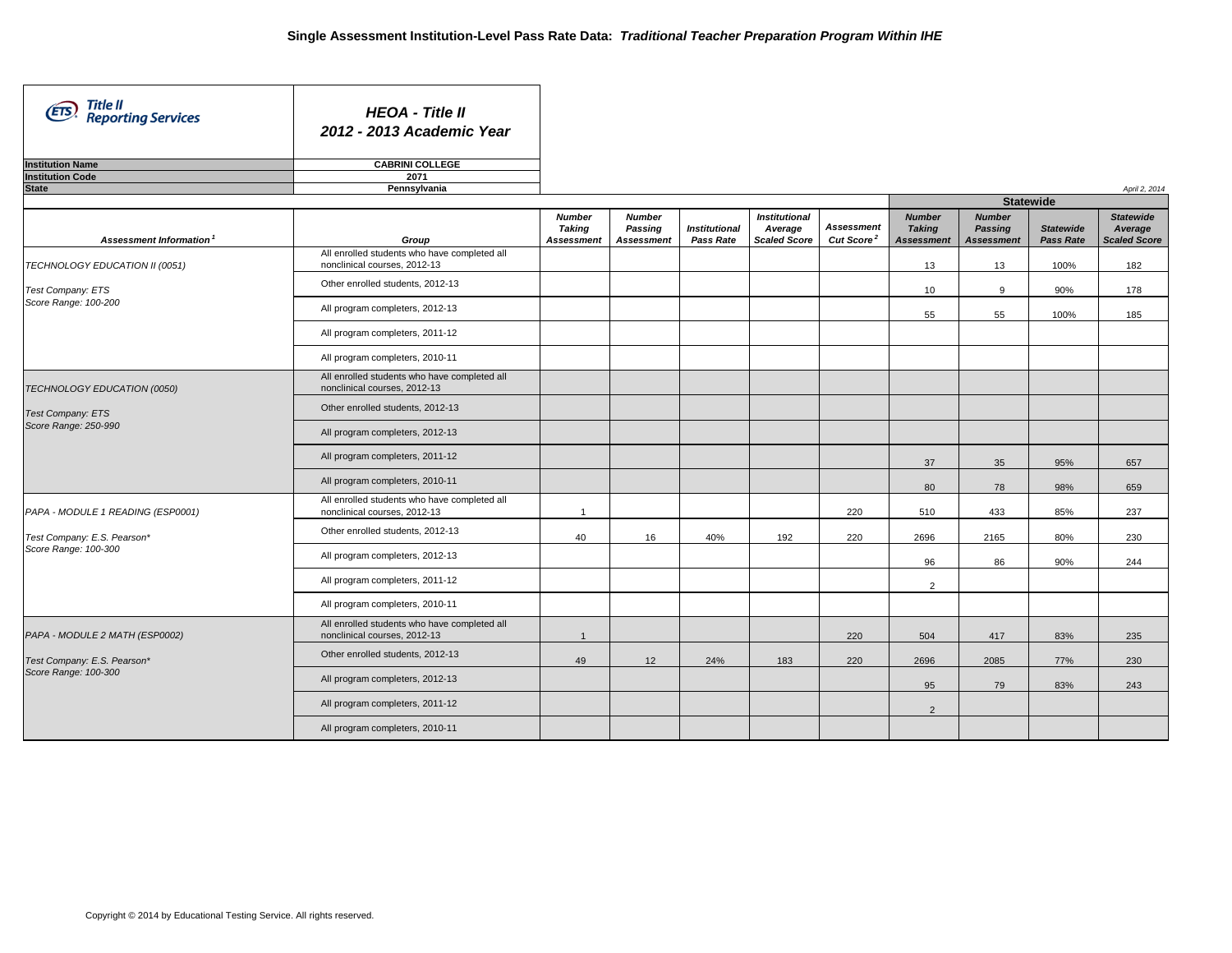| Title II<br>Reporting Services<br>(ETS)             | <b>HEOA - Title II</b><br>2012 - 2013 Academic Year                             |                                              |                                               |                                   |                                                        |                                             |                                                     |                                                      |                                      |                                                    |
|-----------------------------------------------------|---------------------------------------------------------------------------------|----------------------------------------------|-----------------------------------------------|-----------------------------------|--------------------------------------------------------|---------------------------------------------|-----------------------------------------------------|------------------------------------------------------|--------------------------------------|----------------------------------------------------|
| <b>Institution Name</b>                             | <b>CABRINI COLLEGE</b>                                                          |                                              |                                               |                                   |                                                        |                                             |                                                     |                                                      |                                      |                                                    |
| <b>Institution Code</b>                             | 2071                                                                            |                                              |                                               |                                   |                                                        |                                             |                                                     |                                                      |                                      |                                                    |
| <b>State</b>                                        | Pennsylvania                                                                    |                                              |                                               |                                   |                                                        |                                             |                                                     |                                                      |                                      | April 2, 2014                                      |
|                                                     |                                                                                 |                                              |                                               |                                   |                                                        |                                             |                                                     | <b>Statewide</b>                                     |                                      |                                                    |
| Assessment Information <sup>1</sup>                 | Group                                                                           | <b>Number</b><br>Taking<br><b>Assessment</b> | <b>Number</b><br>Passing<br><b>Assessment</b> | <b>Institutional</b><br>Pass Rate | <b>Institutional</b><br>Average<br><b>Scaled Score</b> | <b>Assessment</b><br>Cut Score <sup>2</sup> | <b>Number</b><br><b>Taking</b><br><b>Assessment</b> | <b>Number</b><br><b>Passing</b><br><b>Assessment</b> | <b>Statewide</b><br><b>Pass Rate</b> | <b>Statewide</b><br>Average<br><b>Scaled Score</b> |
| PAPA - MODULE 3 WRITING (ESP0003)                   | All enrolled students who have completed all<br>nonclinical courses, 2012-13    | $\overline{1}$                               |                                               |                                   |                                                        | 220                                         | 507                                                 | 422                                                  | 83%                                  | 233                                                |
| Test Company: E.S. Pearson*                         | Other enrolled students, 2012-13                                                | 35                                           | 15                                            | 43%                               | 207                                                    | 220                                         | 2683                                                | 2156                                                 | 80%                                  | 231                                                |
| Score Range: 100-300                                | All program completers, 2012-13                                                 |                                              |                                               |                                   |                                                        |                                             | 95                                                  | 80                                                   | 84%                                  | 240                                                |
|                                                     | All program completers, 2011-12                                                 |                                              |                                               |                                   |                                                        |                                             | $\overline{2}$                                      |                                                      |                                      |                                                    |
|                                                     | All program completers, 2010-11<br>All enrolled students who have completed all |                                              |                                               |                                   |                                                        |                                             |                                                     |                                                      |                                      |                                                    |
| PECT PREK-4 - MODULE 1 (ESP0006)                    | nonclinical courses, 2012-13                                                    | 13                                           | 9                                             | 69%                               | 224                                                    | 220                                         | 451                                                 | 292                                                  | 65%                                  | 221                                                |
| Test Company: E.S. Pearson*<br>Score Range: 100-300 | Other enrolled students, 2012-13                                                | 10                                           | $\overline{4}$                                | 40%                               | 211                                                    | 220                                         | 614                                                 | 360                                                  | 59%                                  | 217                                                |
|                                                     | All program completers, 2012-13                                                 | 18                                           | 12                                            | 67%                               | 221                                                    | 220                                         | 865                                                 | 677                                                  | 78%                                  | 230                                                |
|                                                     | All program completers, 2011-12                                                 |                                              |                                               |                                   |                                                        |                                             | $\mathbf{1}$                                        |                                                      |                                      |                                                    |
|                                                     | All program completers, 2010-11                                                 |                                              |                                               |                                   |                                                        |                                             |                                                     |                                                      |                                      |                                                    |
| PECT PREK-4 - MODULE 2 (ESP0007)                    | All enrolled students who have completed all<br>nonclinical courses, 2012-13    | 12                                           | $\overline{7}$                                | 58%                               | 222                                                    | 220                                         | 442                                                 | 231                                                  | 52%                                  | 214                                                |
| Test Company: E.S. Pearson*                         | Other enrolled students, 2012-13                                                | 9                                            |                                               |                                   |                                                        | 220                                         | 557                                                 | 235                                                  | 42%                                  | 206                                                |
| Score Range: 100-300                                | All program completers, 2012-13                                                 | 18                                           | 12                                            | 67%                               | 211                                                    | 220                                         | 862                                                 | 618                                                  | 72%                                  | 225                                                |
|                                                     | All program completers, 2011-12                                                 |                                              |                                               |                                   |                                                        |                                             |                                                     |                                                      |                                      |                                                    |
|                                                     | All program completers, 2010-11                                                 |                                              |                                               |                                   |                                                        |                                             |                                                     |                                                      |                                      |                                                    |
| PECT PREK-4 - MODULE 3 (ESP0008)                    | All enrolled students who have completed all<br>nonclinical courses, 2012-13    | 12                                           | $5\phantom{.0}$                               | 42%                               | 205                                                    | 220                                         | 445                                                 | 187                                                  | 42%                                  | 204                                                |
| Test Company: E.S. Pearson*                         | Other enrolled students, 2012-13                                                | 10                                           | $\mathbf{3}$                                  | 30%                               | 190                                                    | 220                                         | 552                                                 | 209                                                  | 38%                                  | 202                                                |
| Score Range: 100-300                                | All program completers, 2012-13                                                 | 17                                           | 12                                            | 71%                               | 218                                                    | 220                                         | 857                                                 | 560                                                  | 65%                                  | 220                                                |
|                                                     | All program completers, 2011-12                                                 |                                              |                                               |                                   |                                                        |                                             |                                                     |                                                      |                                      |                                                    |
|                                                     | All program completers, 2010-11                                                 |                                              |                                               |                                   |                                                        |                                             |                                                     |                                                      |                                      |                                                    |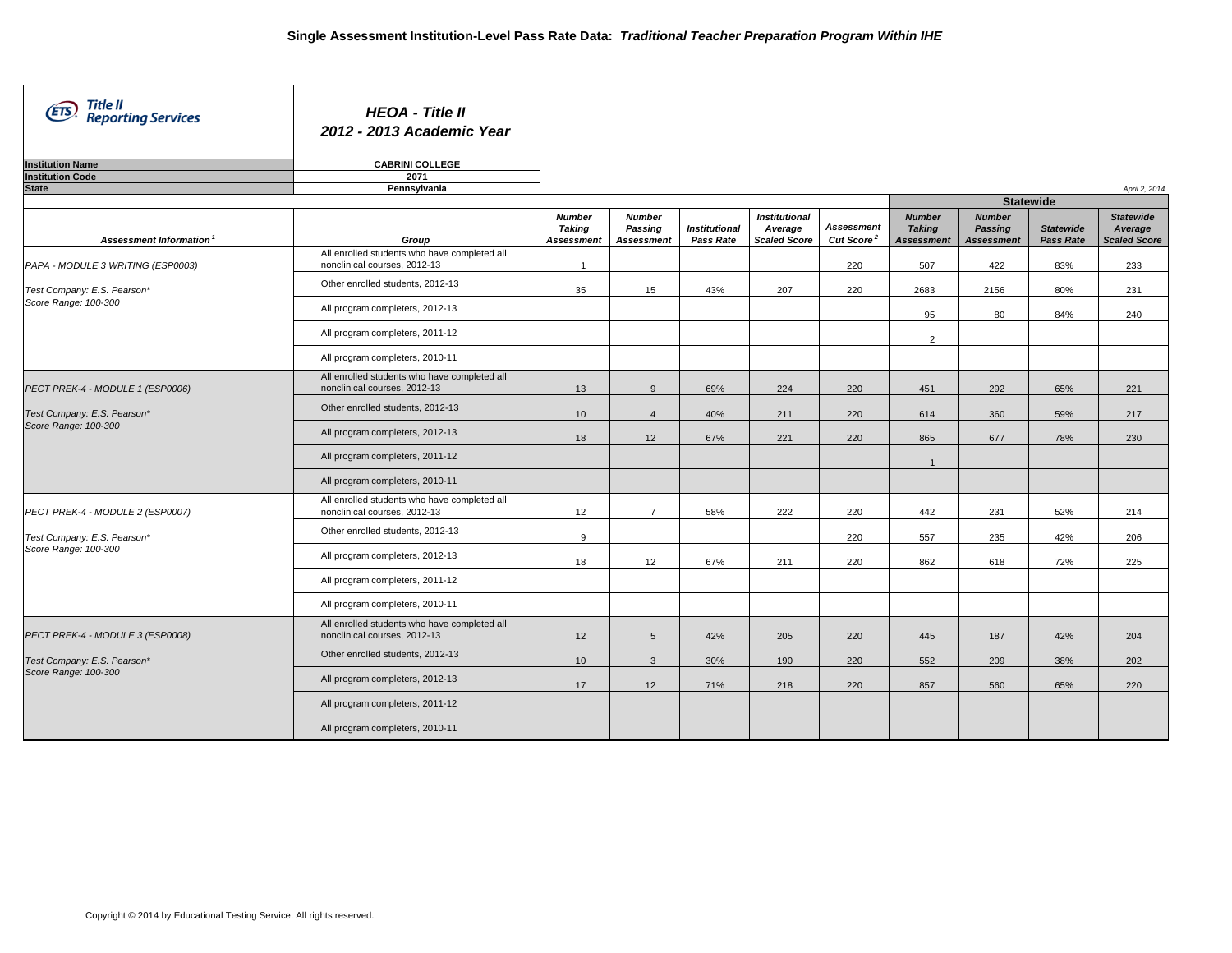| Title II<br>(ETS)<br><b>Reporting Services</b> | <b>HEOA - Title II</b><br>2012 - 2013 Academic Year                          |                                              |                                               |                                   |                                                        |                                             |                                                     |                                               |                                      |                                                    |
|------------------------------------------------|------------------------------------------------------------------------------|----------------------------------------------|-----------------------------------------------|-----------------------------------|--------------------------------------------------------|---------------------------------------------|-----------------------------------------------------|-----------------------------------------------|--------------------------------------|----------------------------------------------------|
| <b>Institution Name</b>                        | <b>CABRINI COLLEGE</b>                                                       |                                              |                                               |                                   |                                                        |                                             |                                                     |                                               |                                      |                                                    |
| <b>Institution Code</b>                        | 2071                                                                         |                                              |                                               |                                   |                                                        |                                             |                                                     |                                               |                                      |                                                    |
| <b>State</b>                                   | Pennsylvania                                                                 |                                              |                                               |                                   |                                                        |                                             |                                                     |                                               |                                      | April 2, 2014                                      |
|                                                |                                                                              |                                              |                                               |                                   |                                                        |                                             |                                                     | <b>Statewide</b>                              |                                      |                                                    |
| Assessment Information <sup>1</sup>            | Group                                                                        | <b>Number</b><br>Taking<br><b>Assessment</b> | <b>Number</b><br>Passing<br><b>Assessment</b> | <b>Institutional</b><br>Pass Rate | <b>Institutional</b><br>Average<br><b>Scaled Score</b> | <b>Assessment</b><br>Cut Score <sup>2</sup> | <b>Number</b><br><b>Taking</b><br><b>Assessment</b> | <b>Number</b><br>Passing<br><b>Assessment</b> | <b>Statewide</b><br><b>Pass Rate</b> | <b>Statewide</b><br>Average<br><b>Scaled Score</b> |
| PECT SPEC ED 7-12 - MODULE 1 (ESP0015)         | All enrolled students who have completed all<br>nonclinical courses, 2012-13 |                                              |                                               |                                   |                                                        |                                             | 6                                                   |                                               |                                      |                                                    |
| Test Company: E.S. Pearson*                    | Other enrolled students, 2012-13                                             |                                              |                                               |                                   |                                                        |                                             | 13                                                  | 13                                            | 100%                                 | 263                                                |
| Score Range: 100-300                           | All program completers, 2012-13                                              |                                              |                                               |                                   |                                                        |                                             | 2                                                   |                                               |                                      |                                                    |
|                                                | All program completers, 2011-12                                              |                                              |                                               |                                   |                                                        |                                             |                                                     |                                               |                                      |                                                    |
|                                                | All program completers, 2010-11                                              |                                              |                                               |                                   |                                                        |                                             |                                                     |                                               |                                      |                                                    |
| PECT SPEC ED 7-12 - MODULE 2 (ESP0016)         | All enrolled students who have completed all<br>nonclinical courses, 2012-13 |                                              |                                               |                                   |                                                        |                                             | $6\phantom{1}$                                      |                                               |                                      |                                                    |
| Test Company: E.S. Pearson*                    | Other enrolled students, 2012-13                                             |                                              |                                               |                                   |                                                        |                                             | 13                                                  | 13                                            | 100%                                 | 262                                                |
| Score Range: 100-300                           | All program completers, 2012-13                                              |                                              |                                               |                                   |                                                        |                                             | $\overline{2}$                                      |                                               |                                      |                                                    |
|                                                | All program completers, 2011-12                                              |                                              |                                               |                                   |                                                        |                                             |                                                     |                                               |                                      |                                                    |
|                                                | All program completers, 2010-11                                              |                                              |                                               |                                   |                                                        |                                             |                                                     |                                               |                                      |                                                    |
| PECT SPEC ED PREK-8 - MODULE 1 (ESP0011)       | All enrolled students who have completed all<br>nonclinical courses, 2012-13 | 2                                            |                                               |                                   |                                                        | 220                                         | 226                                                 | 171                                           | 76%                                  | 230                                                |
| Test Company: E.S. Pearson*                    | Other enrolled students, 2012-13                                             | $\overline{4}$                               |                                               |                                   |                                                        | 220                                         | 237                                                 | 158                                           | 67%                                  | 227                                                |
| Score Range: 100-300                           | All program completers, 2012-13                                              | 5                                            |                                               |                                   |                                                        | 220                                         | 429                                                 | 360                                           | 84%                                  | 234                                                |
|                                                | All program completers, 2011-12                                              |                                              |                                               |                                   |                                                        |                                             | $\mathbf{1}$                                        |                                               |                                      |                                                    |
|                                                | All program completers, 2010-11                                              |                                              |                                               |                                   |                                                        |                                             |                                                     |                                               |                                      |                                                    |
| PECT SPEC ED PREK-8 - MODULE 2 (ESP0012)       | All enrolled students who have completed all<br>nonclinical courses, 2012-13 | 2                                            |                                               |                                   |                                                        | 220                                         | 222                                                 | 165                                           | 74%                                  | 229                                                |
| Test Company: E.S. Pearson*                    | Other enrolled students, 2012-13                                             | $\overline{4}$                               |                                               |                                   |                                                        | 220                                         | 233                                                 | 156                                           | 67%                                  | 224                                                |
| Score Range: 100-300                           | All program completers, 2012-13                                              | 5                                            |                                               |                                   |                                                        | 220                                         | 429                                                 | 346                                           | 81%                                  | 232                                                |
|                                                | All program completers, 2011-12                                              |                                              |                                               |                                   |                                                        |                                             | $\mathbf{1}$                                        |                                               |                                      |                                                    |
|                                                | All program completers, 2010-11                                              |                                              |                                               |                                   |                                                        |                                             |                                                     |                                               |                                      |                                                    |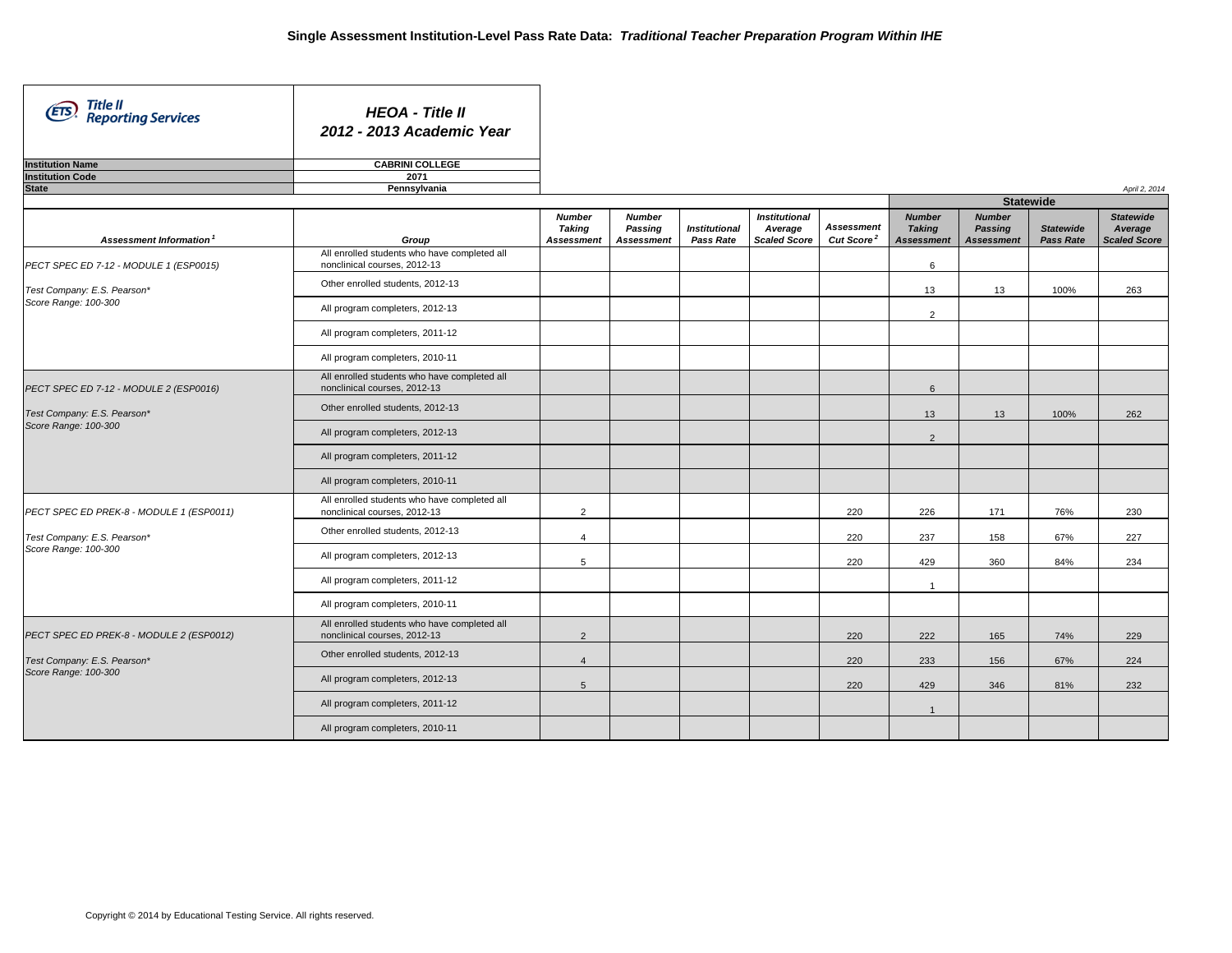| Title II<br><b>ETS</b><br><b>Reporting Services</b> | <b>HEOA - Title II</b><br>2012 - 2013 Academic Year                          |                                              |                                               |                                   |                                                        |                                      |                                                     |                                                      |                                      |                                                    |
|-----------------------------------------------------|------------------------------------------------------------------------------|----------------------------------------------|-----------------------------------------------|-----------------------------------|--------------------------------------------------------|--------------------------------------|-----------------------------------------------------|------------------------------------------------------|--------------------------------------|----------------------------------------------------|
| <b>Institution Name</b>                             | <b>CABRINI COLLEGE</b>                                                       |                                              |                                               |                                   |                                                        |                                      |                                                     |                                                      |                                      |                                                    |
| <b>Institution Code</b>                             | 2071                                                                         |                                              |                                               |                                   |                                                        |                                      |                                                     |                                                      |                                      |                                                    |
| <b>State</b>                                        | Pennsylvania                                                                 |                                              |                                               |                                   |                                                        |                                      |                                                     |                                                      |                                      | April 2, 2014                                      |
|                                                     |                                                                              |                                              |                                               |                                   |                                                        |                                      |                                                     |                                                      | <b>Statewide</b>                     |                                                    |
| Assessment Information <sup>1</sup>                 | Group                                                                        | <b>Number</b><br>Taking<br><b>Assessment</b> | <b>Number</b><br>Passing<br><b>Assessment</b> | <b>Institutional</b><br>Pass Rate | <b>Institutional</b><br>Average<br><b>Scaled Score</b> | Assessment<br>Cut Score <sup>2</sup> | <b>Number</b><br><b>Taking</b><br><b>Assessment</b> | <b>Number</b><br><b>Passing</b><br><b>Assessment</b> | <b>Statewide</b><br><b>Pass Rate</b> | <b>Statewide</b><br>Average<br><b>Scaled Score</b> |
| ENGLISH LANGUAGE ARTS (ABC0003)                     | All enrolled students who have completed all<br>nonclinical courses, 2012-13 |                                              |                                               |                                   |                                                        |                                      |                                                     |                                                      |                                      |                                                    |
| Test Company: ABCTE*                                | Other enrolled students, 2012-13                                             |                                              |                                               |                                   |                                                        |                                      |                                                     |                                                      |                                      |                                                    |
| Score Range: 0-500                                  | All program completers, 2012-13                                              |                                              |                                               |                                   |                                                        |                                      |                                                     |                                                      |                                      |                                                    |
|                                                     | All program completers, 2011-12                                              |                                              |                                               |                                   |                                                        |                                      |                                                     |                                                      |                                      |                                                    |
|                                                     | All program completers, 2010-11                                              |                                              |                                               |                                   |                                                        |                                      | $\overline{1}$                                      |                                                      |                                      |                                                    |
| MULTIPLE SUBJECT EXAMINATION (ABC0006)              | All enrolled students who have completed all<br>nonclinical courses, 2012-13 |                                              |                                               |                                   |                                                        |                                      |                                                     |                                                      |                                      |                                                    |
| Test Company: ABCTE*                                | Other enrolled students, 2012-13                                             |                                              |                                               |                                   |                                                        |                                      |                                                     |                                                      |                                      |                                                    |
| Score Range: 0-500                                  | All program completers, 2012-13                                              |                                              |                                               |                                   |                                                        |                                      |                                                     |                                                      |                                      |                                                    |
|                                                     | All program completers, 2011-12                                              |                                              |                                               |                                   |                                                        |                                      |                                                     |                                                      |                                      |                                                    |
|                                                     | All program completers, 2010-11                                              |                                              |                                               |                                   |                                                        |                                      | $\overline{1}$                                      |                                                      |                                      |                                                    |
| PROFESSIONAL TEACHING KNOWLEDGE (ABC0008)           | All enrolled students who have completed all<br>nonclinical courses, 2012-13 |                                              |                                               |                                   |                                                        |                                      |                                                     |                                                      |                                      |                                                    |
| Test Company: ABCTE*                                | Other enrolled students, 2012-13                                             |                                              |                                               |                                   |                                                        |                                      | $\overline{1}$                                      |                                                      |                                      |                                                    |
| Score Range: 0-500                                  | All program completers, 2012-13                                              |                                              |                                               |                                   |                                                        |                                      | $\overline{1}$                                      |                                                      |                                      |                                                    |
|                                                     | All program completers, 2011-12                                              |                                              |                                               |                                   |                                                        |                                      |                                                     |                                                      |                                      |                                                    |
|                                                     | All program completers, 2010-11                                              | $\overline{1}$                               |                                               |                                   |                                                        | 270                                  | 2                                                   |                                                      |                                      |                                                    |
| OPI FRENCH (ACT1006)                                | All enrolled students who have completed all<br>nonclinical courses, 2012-13 |                                              |                                               |                                   |                                                        |                                      |                                                     |                                                      |                                      |                                                    |
| Test Company: ACTFL*                                | Other enrolled students, 2012-13                                             |                                              |                                               |                                   |                                                        |                                      | $\overline{1}$                                      |                                                      |                                      |                                                    |
| Score Range: 1-10                                   | All program completers, 2012-13                                              |                                              |                                               |                                   |                                                        |                                      |                                                     |                                                      |                                      |                                                    |
|                                                     | All program completers, 2011-12                                              |                                              |                                               |                                   |                                                        |                                      |                                                     |                                                      |                                      |                                                    |
|                                                     | All program completers, 2010-11                                              |                                              |                                               |                                   |                                                        |                                      | 8                                                   |                                                      |                                      |                                                    |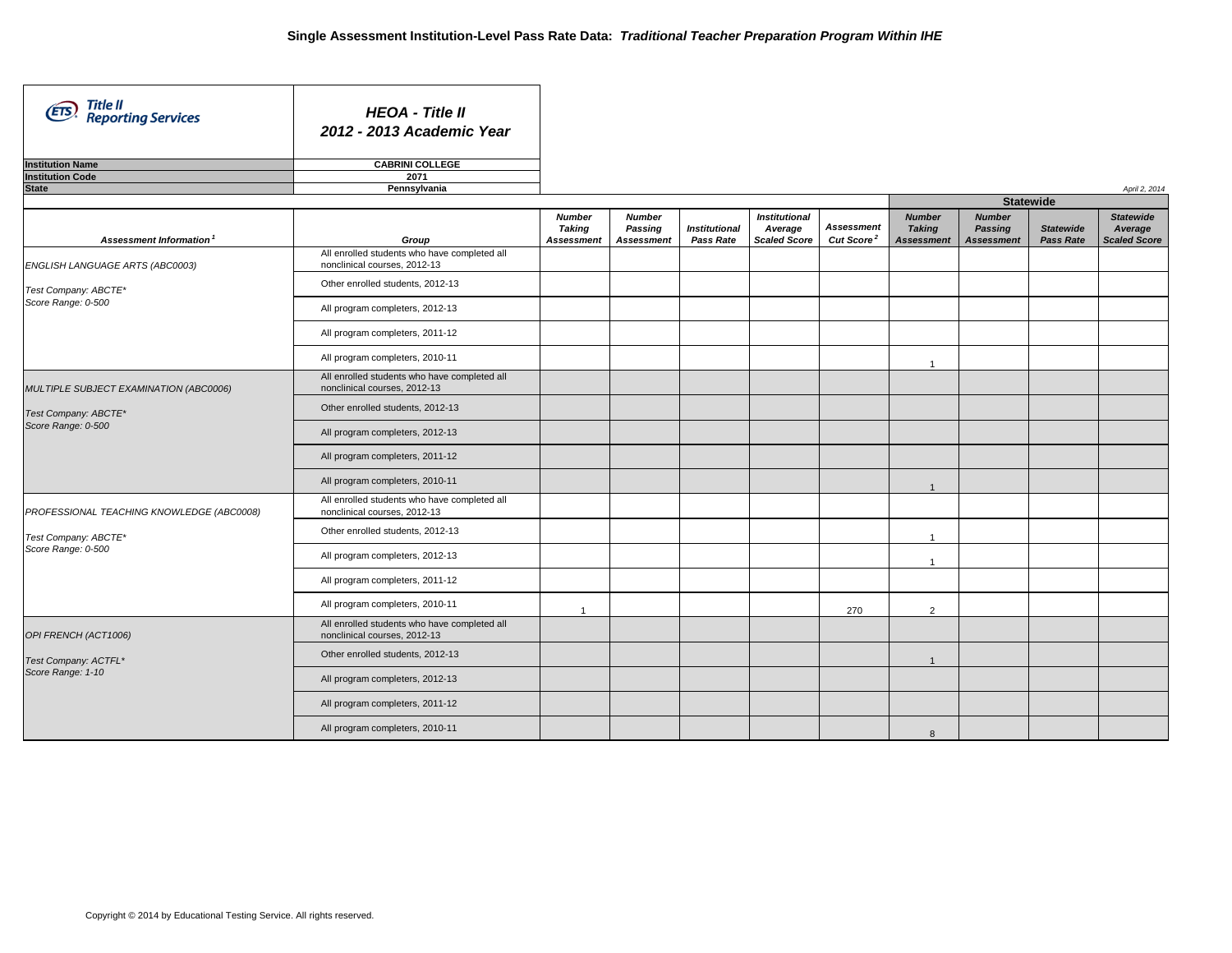| Title II<br>Reporting Services<br>(ETS) | <b>HEOA - Title II</b><br>2012 - 2013 Academic Year                          |                                |                          |                      |                                 |                        |                                |                                 |                  |                             |
|-----------------------------------------|------------------------------------------------------------------------------|--------------------------------|--------------------------|----------------------|---------------------------------|------------------------|--------------------------------|---------------------------------|------------------|-----------------------------|
| <b>Institution Name</b>                 | <b>CABRINI COLLEGE</b>                                                       |                                |                          |                      |                                 |                        |                                |                                 |                  |                             |
| <b>Institution Code</b><br><b>State</b> | 2071                                                                         |                                |                          |                      |                                 |                        |                                |                                 |                  |                             |
|                                         | Pennsylvania                                                                 |                                |                          |                      |                                 |                        |                                | <b>Statewide</b>                |                  | April 2, 2014               |
|                                         |                                                                              | <b>Number</b><br><b>Taking</b> | <b>Number</b><br>Passing | <b>Institutional</b> | <b>Institutional</b><br>Average | <b>Assessment</b>      | <b>Number</b><br><b>Taking</b> | <b>Number</b><br><b>Passing</b> | <b>Statewide</b> | <b>Statewide</b><br>Average |
| Assessment Information                  | Group                                                                        | <b>Assessment</b>              | <b>Assessment</b>        | Pass Rate            | <b>Scaled Score</b>             | Cut Score <sup>2</sup> | <b>Assessment</b>              | <b>Assessment</b>               | Pass Rate        | <b>Scaled Score</b>         |
| OPI GERMAN (ACT1007)                    | All enrolled students who have completed all<br>nonclinical courses, 2012-13 |                                |                          |                      |                                 |                        |                                |                                 |                  |                             |
| Test Company: ACTFL*                    | Other enrolled students, 2012-13                                             |                                |                          |                      |                                 |                        |                                |                                 |                  |                             |
| Score Range: 1-10                       | All program completers, 2012-13                                              |                                |                          |                      |                                 |                        |                                |                                 |                  |                             |
|                                         | All program completers, 2011-12                                              |                                |                          |                      |                                 |                        |                                |                                 |                  |                             |
|                                         | All program completers, 2010-11                                              |                                |                          |                      |                                 |                        | 5                              |                                 |                  |                             |
| OPI ITALIAN (ACT1010)                   | All enrolled students who have completed all<br>nonclinical courses, 2012-13 |                                |                          |                      |                                 |                        | $\overline{1}$                 |                                 |                  |                             |
| Test Company: ACTFL*                    | Other enrolled students, 2012-13                                             |                                |                          |                      |                                 |                        |                                |                                 |                  |                             |
| Score Range: 1-10                       | All program completers, 2012-13                                              |                                |                          |                      |                                 |                        |                                |                                 |                  |                             |
|                                         | All program completers, 2011-12                                              |                                |                          |                      |                                 |                        | $\overline{1}$                 |                                 |                  |                             |
|                                         | All program completers, 2010-11                                              |                                |                          |                      |                                 |                        |                                |                                 |                  |                             |
| OPI JAPANESE (ACT1011)                  | All enrolled students who have completed all<br>nonclinical courses, 2012-13 |                                |                          |                      |                                 |                        |                                |                                 |                  |                             |
| Test Company: ACTFL*                    | Other enrolled students, 2012-13                                             |                                |                          |                      |                                 |                        |                                |                                 |                  |                             |
| Score Range: 1-10                       | All program completers, 2012-13                                              |                                |                          |                      |                                 |                        | $\overline{1}$                 |                                 |                  |                             |
|                                         | All program completers, 2011-12                                              |                                |                          |                      |                                 |                        | $\overline{1}$                 |                                 |                  |                             |
|                                         | All program completers, 2010-11                                              |                                |                          |                      |                                 |                        |                                |                                 |                  |                             |
| OPI MANDARIN (ACT1013)                  | All enrolled students who have completed all<br>nonclinical courses, 2012-13 |                                |                          |                      |                                 |                        |                                |                                 |                  |                             |
| Test Company: ACTFL*                    | Other enrolled students, 2012-13                                             |                                |                          |                      |                                 |                        |                                |                                 |                  |                             |
| Score Range: 1-10                       | All program completers, 2012-13                                              |                                |                          |                      |                                 |                        | $\overline{2}$                 |                                 |                  |                             |
|                                         | All program completers, 2011-12                                              |                                |                          |                      |                                 |                        |                                |                                 |                  |                             |
|                                         | All program completers, 2010-11                                              |                                |                          |                      |                                 |                        | $\overline{1}$                 |                                 |                  |                             |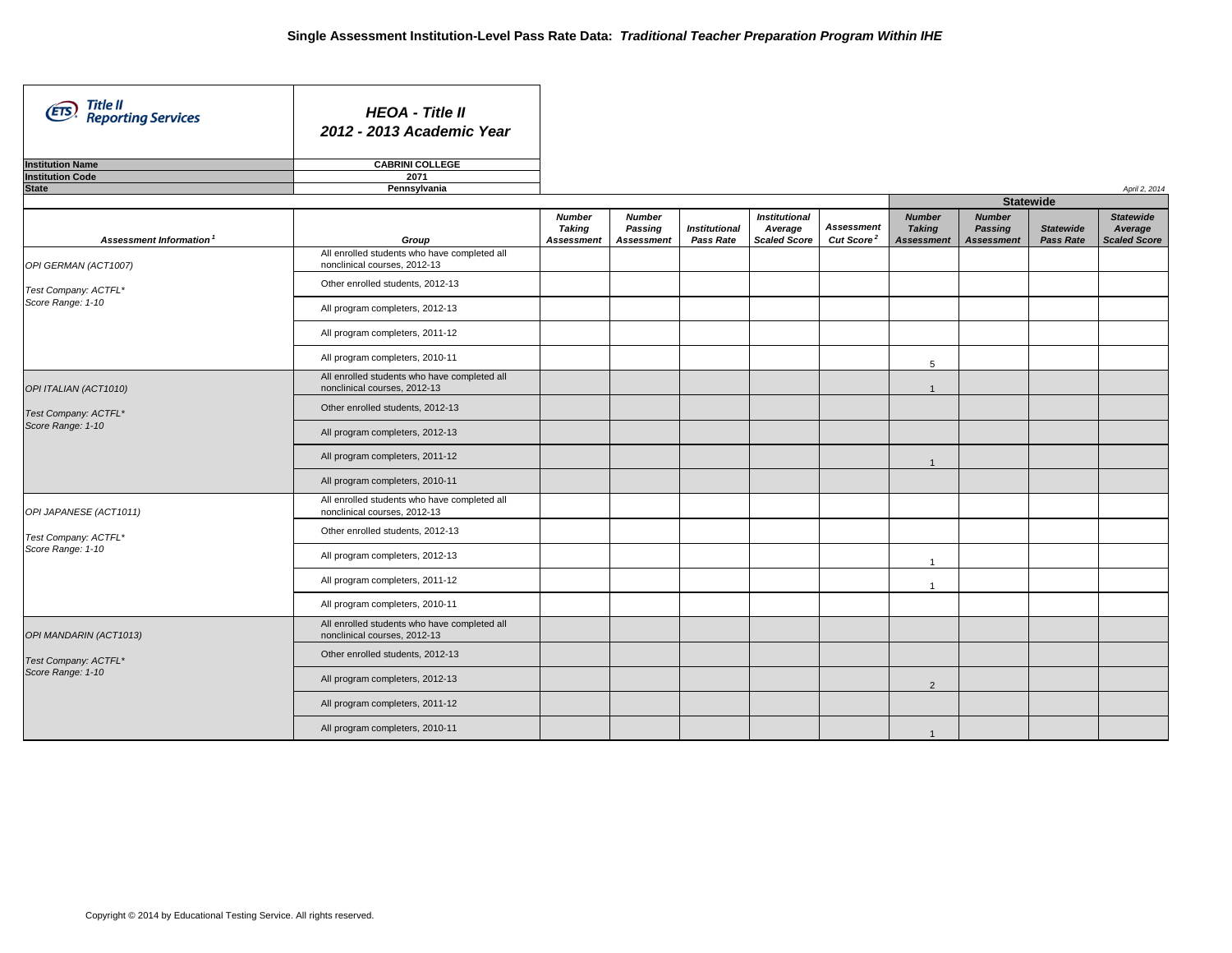| Title II<br>Reporting Services<br>(ETS)            | <b>HEOA - Title II</b><br>2012 - 2013 Academic Year                          |                                                     |                                               |                                   |                                                        |                                             |                                                     |                                               |                                      |                                                    |
|----------------------------------------------------|------------------------------------------------------------------------------|-----------------------------------------------------|-----------------------------------------------|-----------------------------------|--------------------------------------------------------|---------------------------------------------|-----------------------------------------------------|-----------------------------------------------|--------------------------------------|----------------------------------------------------|
| <b>Institution Name</b><br><b>Institution Code</b> | <b>CABRINI COLLEGE</b><br>2071                                               |                                                     |                                               |                                   |                                                        |                                             |                                                     |                                               |                                      |                                                    |
| <b>State</b>                                       | Pennsylvania                                                                 |                                                     |                                               |                                   |                                                        |                                             |                                                     |                                               |                                      | April 2, 2014                                      |
|                                                    |                                                                              |                                                     |                                               |                                   |                                                        |                                             |                                                     | <b>Statewide</b>                              |                                      |                                                    |
| Assessment Information                             | Group                                                                        | <b>Number</b><br><b>Taking</b><br><b>Assessment</b> | <b>Number</b><br>Passing<br><b>Assessment</b> | <b>Institutional</b><br>Pass Rate | <b>Institutional</b><br>Average<br><b>Scaled Score</b> | <b>Assessment</b><br>Cut Score <sup>2</sup> | <b>Number</b><br><b>Taking</b><br><b>Assessment</b> | <b>Number</b><br>Passing<br><b>Assessment</b> | <b>Statewide</b><br><b>Pass Rate</b> | <b>Statewide</b><br>Average<br><b>Scaled Score</b> |
| OPI SPANISH (ACT1018)                              | All enrolled students who have completed all<br>nonclinical courses, 2012-13 |                                                     |                                               |                                   |                                                        |                                             |                                                     |                                               |                                      |                                                    |
| Test Company: ACTFL*                               | Other enrolled students, 2012-13                                             |                                                     |                                               |                                   |                                                        |                                             |                                                     |                                               |                                      |                                                    |
| Score Range: 1-10                                  | All program completers, 2012-13                                              |                                                     |                                               |                                   |                                                        |                                             |                                                     |                                               |                                      |                                                    |
|                                                    | All program completers, 2011-12                                              |                                                     |                                               |                                   |                                                        |                                             |                                                     |                                               |                                      |                                                    |
|                                                    | All program completers, 2010-11                                              |                                                     |                                               |                                   |                                                        |                                             | 24                                                  | 24                                            | 100%                                 | $\overline{7}$                                     |
| OPIC SPANISH (ACT3002)                             | All enrolled students who have completed all<br>nonclinical courses, 2012-13 |                                                     |                                               |                                   |                                                        |                                             |                                                     |                                               |                                      |                                                    |
| Test Company: ACTFL*<br>Score Range: 1-10          | Other enrolled students, 2012-13                                             |                                                     |                                               |                                   |                                                        |                                             |                                                     |                                               |                                      |                                                    |
|                                                    | All program completers, 2012-13                                              |                                                     |                                               |                                   |                                                        |                                             |                                                     |                                               |                                      |                                                    |
|                                                    | All program completers, 2011-12                                              |                                                     |                                               |                                   |                                                        |                                             |                                                     |                                               |                                      |                                                    |
|                                                    | All program completers, 2010-11                                              |                                                     |                                               |                                   |                                                        |                                             | $\overline{4}$                                      |                                               |                                      |                                                    |
| WPT CHINESE (ACT2002)                              | All enrolled students who have completed all<br>nonclinical courses, 2012-13 |                                                     |                                               |                                   |                                                        |                                             |                                                     |                                               |                                      |                                                    |
| Test Company: ACTFL*<br>Score Range: 1-10          | Other enrolled students, 2012-13                                             |                                                     |                                               |                                   |                                                        |                                             |                                                     |                                               |                                      |                                                    |
|                                                    | All program completers, 2012-13                                              |                                                     |                                               |                                   |                                                        |                                             | $\overline{1}$                                      |                                               |                                      |                                                    |
|                                                    | All program completers, 2011-12                                              |                                                     |                                               |                                   |                                                        |                                             |                                                     |                                               |                                      |                                                    |
|                                                    | All program completers, 2010-11                                              |                                                     |                                               |                                   |                                                        |                                             | $\mathbf{1}$                                        |                                               |                                      |                                                    |
| WPT FRENCH (ACT2005)                               | All enrolled students who have completed all<br>nonclinical courses, 2012-13 |                                                     |                                               |                                   |                                                        |                                             |                                                     |                                               |                                      |                                                    |
| Test Company: ACTFL*                               | Other enrolled students, 2012-13                                             |                                                     |                                               |                                   |                                                        |                                             | $\overline{1}$                                      |                                               |                                      |                                                    |
| Score Range: 1-10                                  | All program completers, 2012-13                                              |                                                     |                                               |                                   |                                                        |                                             |                                                     |                                               |                                      |                                                    |
|                                                    | All program completers, 2011-12                                              |                                                     |                                               |                                   |                                                        |                                             |                                                     |                                               |                                      |                                                    |
|                                                    | All program completers, 2010-11                                              |                                                     |                                               |                                   |                                                        |                                             | 8                                                   |                                               |                                      |                                                    |